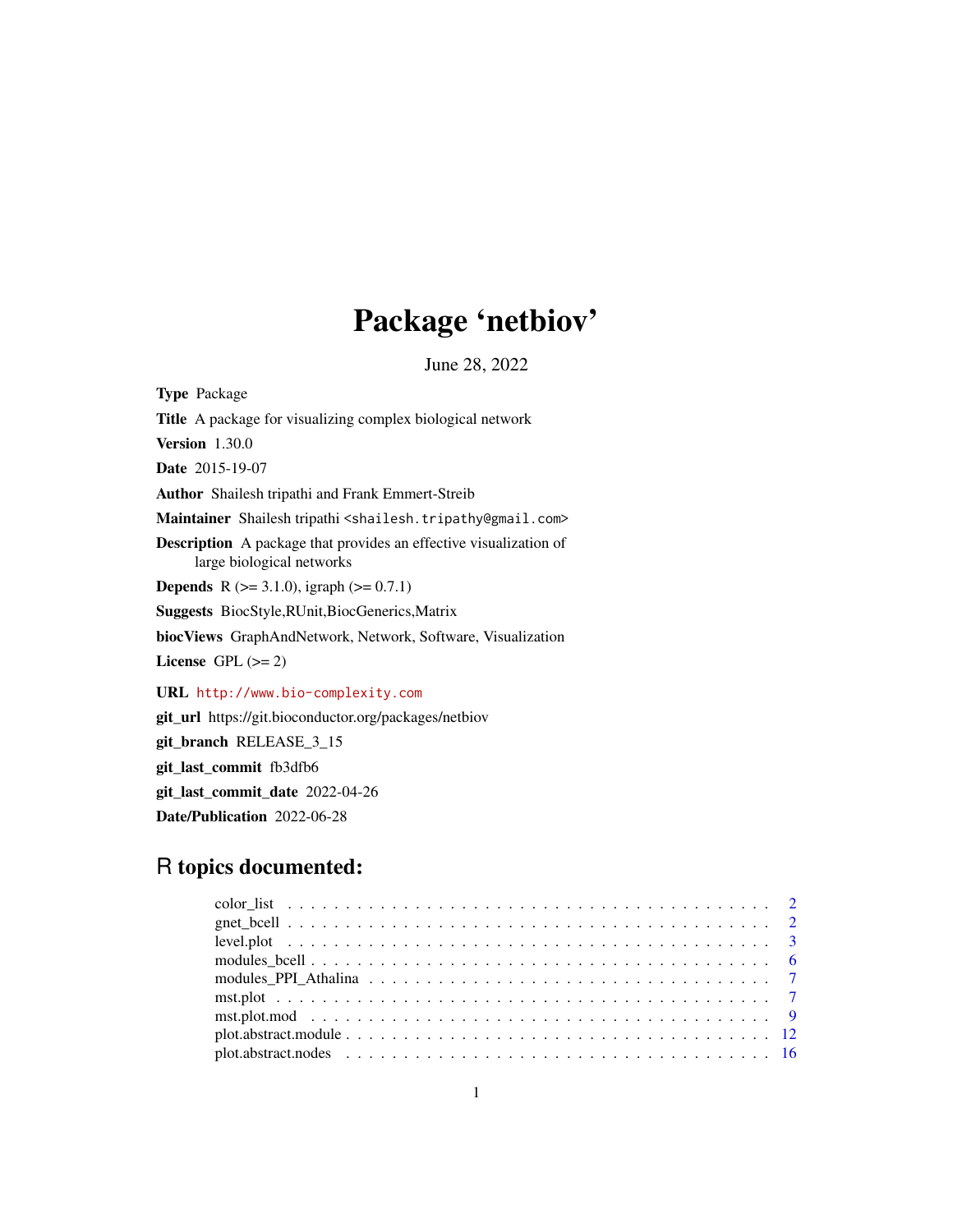<span id="page-1-0"></span>

| Index |  |
|-------|--|
|       |  |
|       |  |
|       |  |
|       |  |
|       |  |
|       |  |
|       |  |

color\_list *A list object of color vectors*

#### Description

A list object where each component of list contans a vector of colors.

#### Usage

data("color\_list")

#### Format

list object

gnet\_bcell *An igraph object of B-cell network inferred from gene expression data*

#### Description

A connected subnetwork of bcell network.

#### Usage

data("gnet\_bcell")

#### Format

igaph class object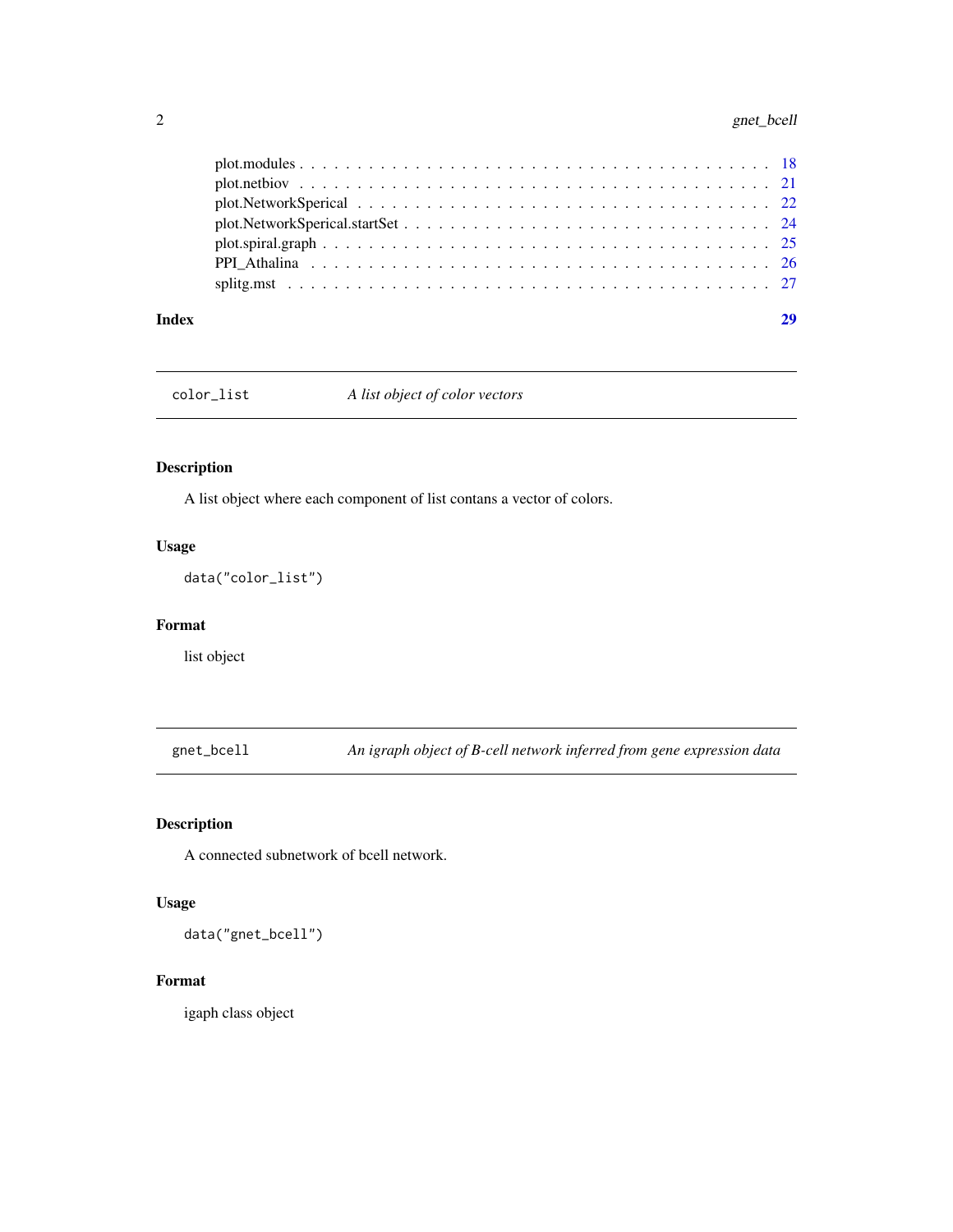<span id="page-2-0"></span>level.plot *Exploratory visualization of information spread of biological networks*

#### **Description**

Generates a level plot by selecting a set of nodes at the initial level '0'. Outgoing nodes are plotted on higher levels than level '0', and the incoming nodes are plotted on lower levels. This process is repeated for the nodes at each new level until all nodes are plotted. For this function, the graph can be plotted at each step, like a sequence, by using the 'plotstep' option. Edge colors show a connection between different levels. If the level difference is one, than the edgecolor is "grey" (default). For a level difference of zero, the default edge color is "brown". For level differences greater than one (upward edges), the edgecolor is "blue". If the level difference is less than zero (downward edges) the edgecolor is "red". The level plot function helps to see the information spread in a network, starting from a set of nodes (initial\_nodes).

#### Usage

```
level.plot(x, layout.function=NULL, type=1, initial_nodes=NULL,
init_nodes=0, order_degree = "in", plotsteps = FALSE,
saveplots=FALSE, dirname=NULL, vertex.colors=NULL,
edge.col=NULL, tkplot=FALSE, nodeset=NULL,path.col="green",
col.s1="red", col.s2="yellow", nodes.on.path=TRUE,v.size=2,
e.size=.5, v.lab=FALSE, bg="black", v.lab.cex=0.5,
v.lab.col="skyblue",sf=4,e.path.width=1,e.curve=.5,
level.spread=FALSE)
```

| $\mathsf{x}$    | x is a graph object created from an adjacency matrix or from a tabular data of<br>two columns using the graph() function available in igraph.                                                                      |
|-----------------|--------------------------------------------------------------------------------------------------------------------------------------------------------------------------------------------------------------------|
| layout.function |                                                                                                                                                                                                                    |
|                 | layout function is a function class which genetates 2D coordinates for an<br>input graph, this function is used to adjust x coordinates of the plot                                                                |
| type            | type is a numerical value, it can either be 1 or 2, it is used to adjust coordinates<br>generated from layout. function option.                                                                                    |
| initial_nodes   | initial_nodes is a vector of integers of the vertex ids of the graph, from which<br>the plot of a graph starts.                                                                                                    |
| init_nodes      | init_nodes is an integer which provides the total numbers of vertices to initial-<br>ize the plot of a graph randomly. If initial_node is NULL and init_nodes is<br>0 then level plot selects 3 vertices randomly. |
| order_degree    | order_degree is used to arrange nodes in a given order, based on their degrees<br>from left to right in increasing order. Possible options for the ordering are 'in'<br>and 'out'.                                 |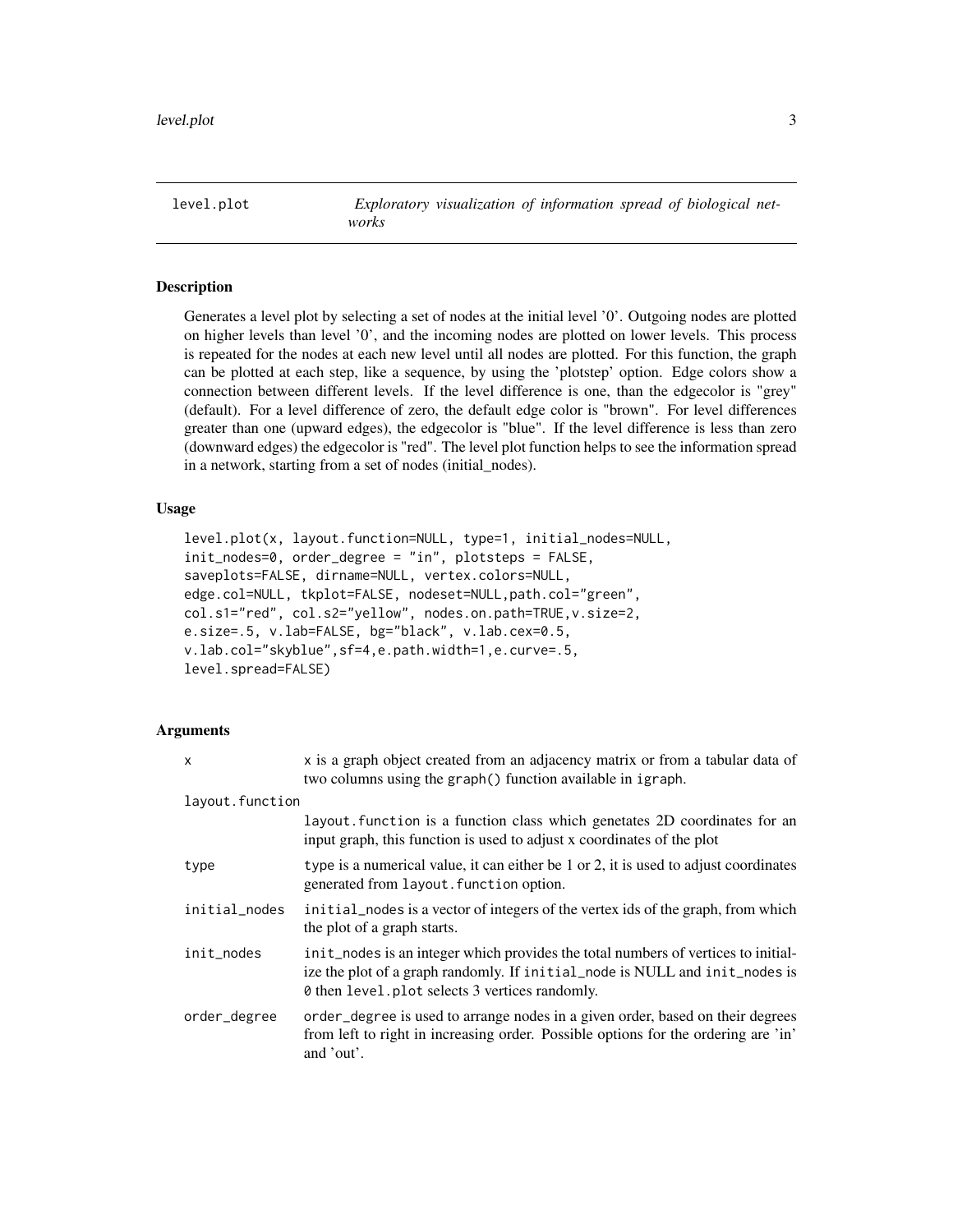| plotsteps     | plotsteps is logical; if 'TRUE', shows a sequence of plots of the nodes found<br>at each steps. Possible options are 'TRUE' and 'FALSE'.                                                                                                                                                                                                                                                                         |
|---------------|------------------------------------------------------------------------------------------------------------------------------------------------------------------------------------------------------------------------------------------------------------------------------------------------------------------------------------------------------------------------------------------------------------------|
| saveplots     | saveplots is logical; if 'TRUE' than saves plots of each steps in a pdf file inside<br>a folder with the name plot_steps_dir in the current working directory.                                                                                                                                                                                                                                                   |
| dirname       | dirname it is a directory path option if this option is not null then plots of each<br>steps are saved in the given directory.                                                                                                                                                                                                                                                                                   |
| vertex.colors | is a vector of color names or hexadecimal codes of three colors. The first element<br>is for vertex color at level 0, second element is for vertex color at level above<br>level 0, third element is for vertex color lower than level 0.                                                                                                                                                                        |
| edge.col      | is a 4 dimensional vector of colors. The first element is for edges that have a level<br>difference between nodes greater than one. The second element is for edges that<br>are connected to nodes with a level difference less than one. The third element<br>is for edges connecting nodes on the same level. The fourth element is for edges<br>with a level difference between connected nodes equal to one. |
| nodeset       | is a list object containing two vector. The first vector contains a set of start nodes<br>and the second vector contains the end nodes. Shortest paths are visualized<br>between the start nodes and end nodes.                                                                                                                                                                                                  |
| path.col      | is a character value for a color used to color the shortest paths between start<br>nodes and end nodes, specified innodeset option.                                                                                                                                                                                                                                                                              |
| col.s1        | color of start nodes specified in nodeset option, possible values can be a color<br>name or a hexadecimal code of a color.                                                                                                                                                                                                                                                                                       |
| col.s2        | color of end nodes specified in nodeset option, possible values can be a color<br>name or a hexadecimal code of a color.                                                                                                                                                                                                                                                                                         |
| nodes.on.path | is a logical value It shows the nodes which connect start nodes and end nodes<br>specified in nodeset option.                                                                                                                                                                                                                                                                                                    |
| v.size        | is a numeric value or a numeric vector which contains numeric values to assign<br>the size of nodes.                                                                                                                                                                                                                                                                                                             |
| e.size        | is a numeric value or a numeric vector which contains numeric values to assign<br>the width of edges.                                                                                                                                                                                                                                                                                                            |
| v.lab         | is a logical value to show vertex label.                                                                                                                                                                                                                                                                                                                                                                         |
| v.lab.cex     | is a numerical value to set the font size of vertex labels.                                                                                                                                                                                                                                                                                                                                                      |
| v.lab.col     | is a color name or a hexadecimal color code to assign colors to vertex labels.                                                                                                                                                                                                                                                                                                                                   |
| sf            | A numeric value, which is a scaling factor. This is used to adjust the vertex size<br>when $v$ . size input is a numeric vector.                                                                                                                                                                                                                                                                                 |
| e.path.width  | is a numeric value. This is used to adjust the edge-size of the shortest paths<br>between start nodes and end nodes. The start nodes and end nodes are given as<br>an input as a list object for the "nodeset" option.                                                                                                                                                                                           |
| e.curve       | is a positive numeric value that adjusts the curvature of the edges which connect<br>nodes that are on same level.                                                                                                                                                                                                                                                                                               |
| level.spread  | is a logical value, if it is 'TRUE' then the width of each level is the same.                                                                                                                                                                                                                                                                                                                                    |
| bg            | name of a color or a hexadecimal code of a color. This option is used to color<br>the background of the plot. The default option is "black".                                                                                                                                                                                                                                                                     |
| tkplot        | is logical value, if TRUE use the tkplot function of igraph for plotting the net-<br>work.                                                                                                                                                                                                                                                                                                                       |
| .             | parameter for other inputs.                                                                                                                                                                                                                                                                                                                                                                                      |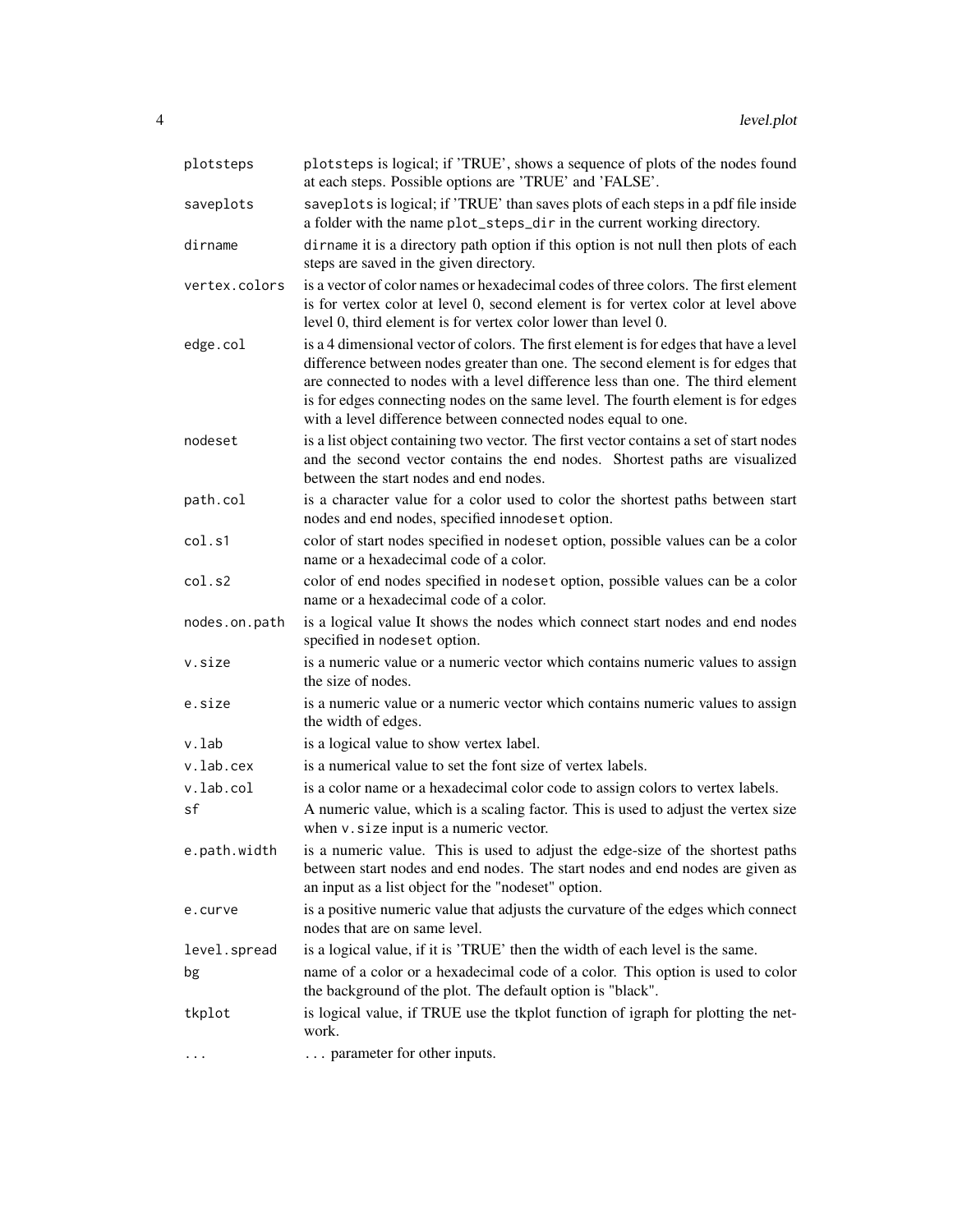#### level.plot 5

#### Details

This function starts plotting nodes at level 0. These nodes are either user-defined or randomly selection. The outgoing nodes of the initial node set are plotted on the upper level and incoming nodes are plotted on the lower level. These steps are repeated until all nodes are plotted.

#### Value

This function plots a graph using 'tkplot' or 'plot' function available in 'igraph'. This function returns a list. The first component of the list contains the x and y coordinates and color ids of the nodes of the graph and the second component contains a vector of edge colors.

#### Author(s)

Shailesh Tripathi, Frank Emmert-Streib

#### References

<http://bio-complexity.com/>

```
data("PPI_Athalina")
```

```
### Example 1 #####
#####% 5 initial nodes are picked randomly #####
id <- level.plot(g1, init_nodes =5 ,tkplot=FALSE)
```

```
### Example 2 #####
#####% initial nodes are given as an input #####
id <- level.plot(g1, initial_nodes =c(1,4,5,7,9,11,25,27,29,100,101),
tkplot=FALSE)
```

```
### Example 3 #####
#####% width of each level is same #####
id <- level.plot(g1, initial_nodes
=c(1,4,5,7,9,11,25,27,29,100,101),
level.spread = TRUE,tkplot=FALSE)
```

```
### Example 4 #####
#####% plot of graph when nodes are not arranged based on the degree #####
id <- level.plot(g1, initial_nodes
=c(1,4,5,7,9,11,25,27,29,100,101),
order_degree= NULL, level.spread = TRUE,
tkplot=FALSE)
```

```
### Example 5 #####
#####% plot of graph when nodes are not arranged based on the degree #####
id <- level.plot(g1, initial_nodes
=c(1,4,5,7,9,11,25,27,29,100,101),
order_degree= NULL, level.spread = TRUE,
tkplot=FALSE)
```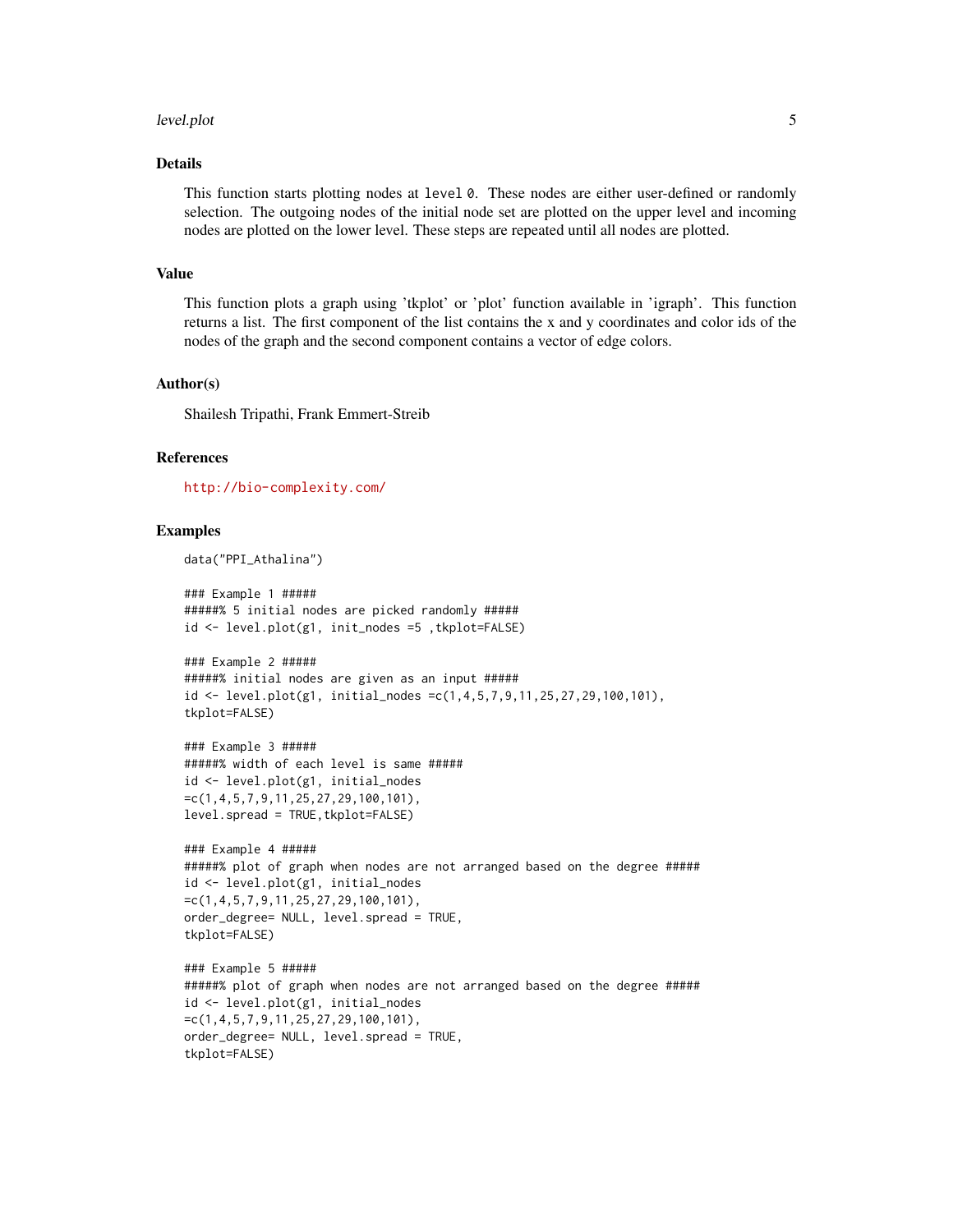```
### Example 6 #####
###% plot of graph using a forcebased algorithm
###in igraph package #####
xx <- level.plot(g1, layout.function=layout.reingold.tilford,
initial_nodes=c(1,4,5,7,9,11,25,27,29,100,101))
xx <- level.plot(g1, layout.function=layout.fruchterman.reingold,type=2,
init_nodes=20)
xx <- level.plot(g1, layout.function=layout.kamada.kawai,
type=1, init_nodes=20)
### Example 7 #####
## Shortest path between initial set of nodes at level '0'
## to a set of nodes with vertex id 10, 1000, 1001, 1002 ##%
id <- level.plot(g1, initial_nodes=c(101,1,5,7),
vertex.colors=c("white", "white", "white"),
edge.col=c("grey", "grey", "grey", "grey"),
nodeset= list(c(101,1,5,7),c(10,1000,1001,1002)),
tkplot=FALSE, level.spread=TRUE,
order_degree=NULL)
### Example 8 #####
### A directed network is plotted with level.plot function ##%
g <- barabasi.game(300, power=0)
id <- level.plot(g, tkplot=FALSE,
level.spread=TRUE, order_degree=NULL)
```
modules\_bcell *A list object of modules's information of B-cell network*

#### Description

A list object of modules obtained by using fastgreedy algorithm in igraph. Then we performed the enrichment analysis for GO pathways on modules.

#### Usage

```
data("modules_bcell")
```
#### Format

list object

<span id="page-5-0"></span>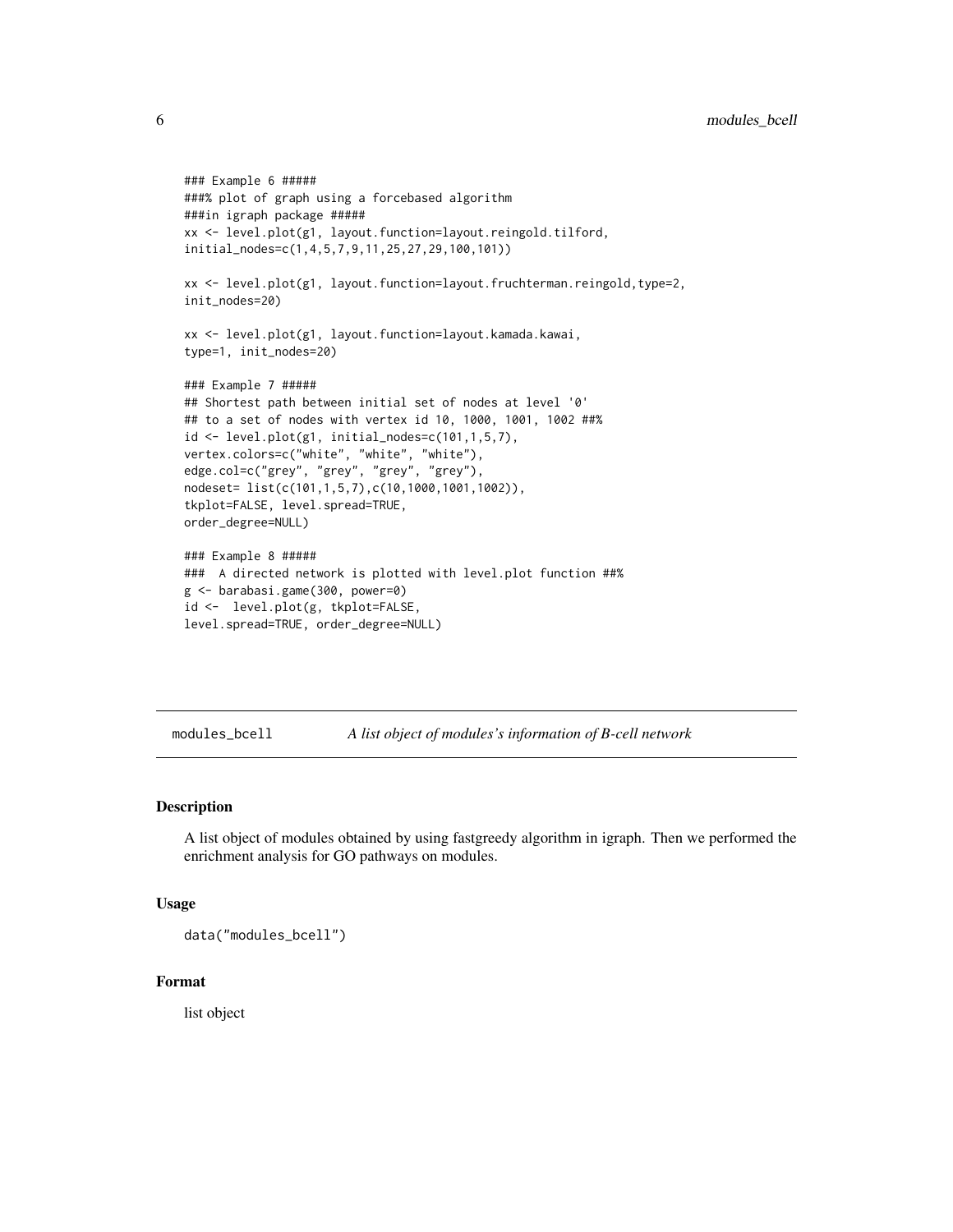<span id="page-6-0"></span>modules\_PPI\_Athalina *A list object of modules's information of PPI interaction of A. thalina*

#### Description

A list object of modules obtained by using fastgreedy algorithm in igraph. Then we performed the enrichment analysis for GO pathways on modules.

#### Usage

```
data(modules_PPI_Athalina)
```
#### Format

list object

mst.plot *Network plot*

#### **Description**

Large complex networks can be plotted using the fruchterman-reingold algorithm or the Kamadakawai algorithm or any given input function on minimum spanning tree of each network. The edges of the minimum spanning tree (MST) are shown in black color, the rest of the edges are shown in a different colors which are a function of distances between the coordinates of the nodes.

#### Usage

```
mst.plot(x, layout.function=NULL,colors=NULL,mst.edge.col="white",
vertex.color = "skyblue",tkplot=FALSE,expression=NULL, v.size=FALSE,
e.size=FALSE, mst.e.size=1, edge.col.wt=NULL, v.lab=FALSE,
e.lab=NULL, bg="black",v.lab.cex=0.5, e.lab.cex=0.5,
v.lab.col="blue",lab.dist=0, e.lab.col="blue",
v.sf=c(3,12),e.arrow=.2)
```
#### Arguments

x x is a graph object, created using the igraph package.

layout.function

layout.function is a function class. The user can pass his own function to plot the graph. The input function passed to layout. function should return a 2D matrix of coordinates with rows equal to the number of vertices of the input graph and two columns representing x and y coordinates.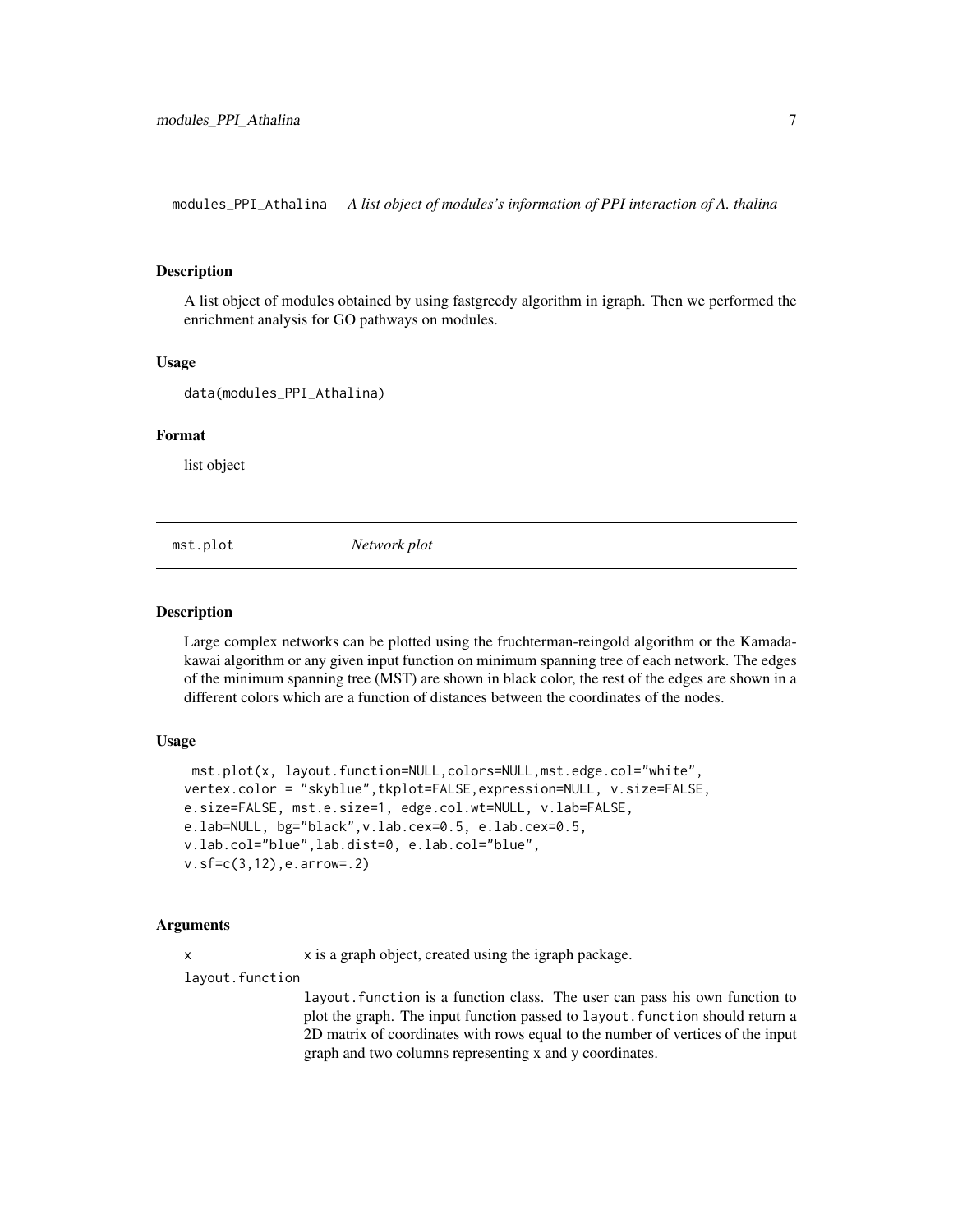| mst.edge.col | This option assigns a color to the edges of the minimum spanning tree of graph<br>'g'. The default color is black for 'tkplot=TRUE'. If 'tkplot=FALSE' it is white.                                                                                                                                                       |
|--------------|---------------------------------------------------------------------------------------------------------------------------------------------------------------------------------------------------------------------------------------------------------------------------------------------------------------------------|
| colors       | colors is a vector for the edge colors to color the remaining edges of a graph.<br>The remaining edges are colored based on the distance between the nodes con-<br>necting them.                                                                                                                                          |
| vertex.color | vertex.colors is a vector of colors for the vertices of a graph.                                                                                                                                                                                                                                                          |
| expression   | expression is a numeric vector which represents properties of genes or pro-<br>teins, e.g., their mean expression values or p-values. If this option is given, the<br>nodes are colored with a range of colors from red to blue (red for low expression,<br>blue for high expression) depending on the expression values. |
| tkplot       | tkplot is a boolean variable. If it is FALSE, the graph is plotted with the plot<br>function with a black background.                                                                                                                                                                                                     |
| v.size       | is a numeric value or a numeric vector which contains values to assign the size<br>of the nodes.                                                                                                                                                                                                                          |
| e.size       | is a numeric value or a numeric vector which contains values to assign the width<br>of edgesother than the minimum spanning tree edges of the graph.                                                                                                                                                                      |
| mst.e.size   | is a numeric value which assigns the edge width to the edges of minimum span-<br>ning tree of the input graph.                                                                                                                                                                                                            |
| v.lab        | is logical value to show vertex labels.                                                                                                                                                                                                                                                                                   |
| e.lab        | is logical value to show edge labels.                                                                                                                                                                                                                                                                                     |
| bg           | is a character value to color the background.                                                                                                                                                                                                                                                                             |
| v.lab.cex    | is a numerical value to set the font size of the vertex labels.                                                                                                                                                                                                                                                           |
| e.lab.cex    | is a numerical value to set the font size of the edge labels.                                                                                                                                                                                                                                                             |
| lab.dist     | is a numerical value to adjust the distance of labels from the nodes.                                                                                                                                                                                                                                                     |
| v.lab.col    | is a hexadecimal character value to assign colors to the vertex labels.                                                                                                                                                                                                                                                   |
| e.lab.col    | is a hexadecimal character value to assign colors to the edge labels.                                                                                                                                                                                                                                                     |
| e.arrow      | is a inumerical value to set the arrow width in a directed network.                                                                                                                                                                                                                                                       |
| v.sf         | is a 2 dimensional numeric vector, which represents the minimum and maximum<br>limits of the size of vertices. This is used to adjust the vertex size when the<br>v. size input is a numeric vector.                                                                                                                      |
| edge.col.wt  | is a vector of numeric values provided for each edge. This is used to color the<br>edges from blue to red from high to low values.                                                                                                                                                                                        |
| $\cdots$     | parameter for other inputs.                                                                                                                                                                                                                                                                                               |

### Value

This function plots the graph object given as an input using 'tkplot' or 'plot' function available in 'igraph' package. This function returns a netbiov class object.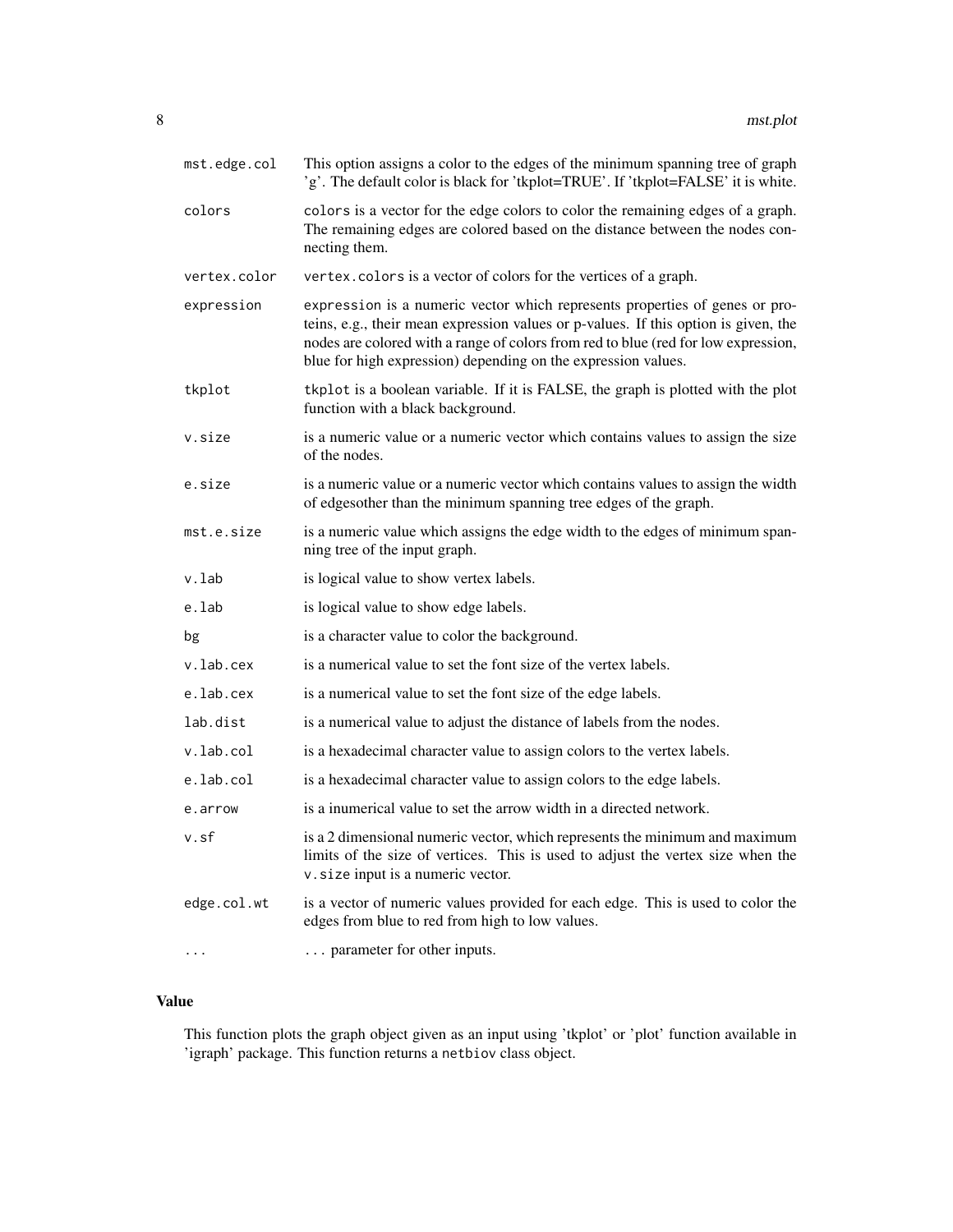#### <span id="page-8-0"></span>mst.plot.mod 9

#### Examples

```
data("PPI_Athalina")
 ## Example 1 ####
 kk <- mst.plot(g1)
 ## Example 2 ####
 ## When expression values of genes or nodes are given and
 ## to be plotted as ai color of vertices ###
 id <- mst.plot(g1, expression=rnorm(vcount(g1)), v.size=1)
 ## Example 3 ####
 ## When expression values of genes or nodes are given and to be
 ## plotted as a
 ##color of vertices, also the degree of nodes to be shown
 ## as their vertex-size ###
 id <- mst.plot(g1, expression=rnorm(vcount(g1)),
 v.size=degree(g1), v.sf=c(1,5))
 ## Example 4 ####
 ## When MST edges are highlighted in purple color
## and rest of the edges are plotted with a range of
## heat colors depending on the distance between nodes ###
 id <- mst.plot(g1, mst.edge.col="purple",
colors=heat.colors(20), vertex.color="yellow",
v.size=1)
 ## Example 5 ####
 ## Plotting a graph with kamada-kawai layout algorithm ###
 id <- mst.plot(g1, mst.edge.col="purple",
colors=heat.colors(20), vertex.color="white", v.size=1,
layout.function=layout.kamada.kawai)
 ## Example 6 ####
 ## Plotting a graph with when weights of edges are given ###
 id <- mst.plot(g1, mst.edge.col="purple", edge.col.wt =
runif(ecount(g1), min=1, max=10), vertex.color="yellow",
```

```
v.size=1, layout.function=layout.kamada.kawai)
```
mst.plot.mod *Network plot*

#### Description

Global layout style: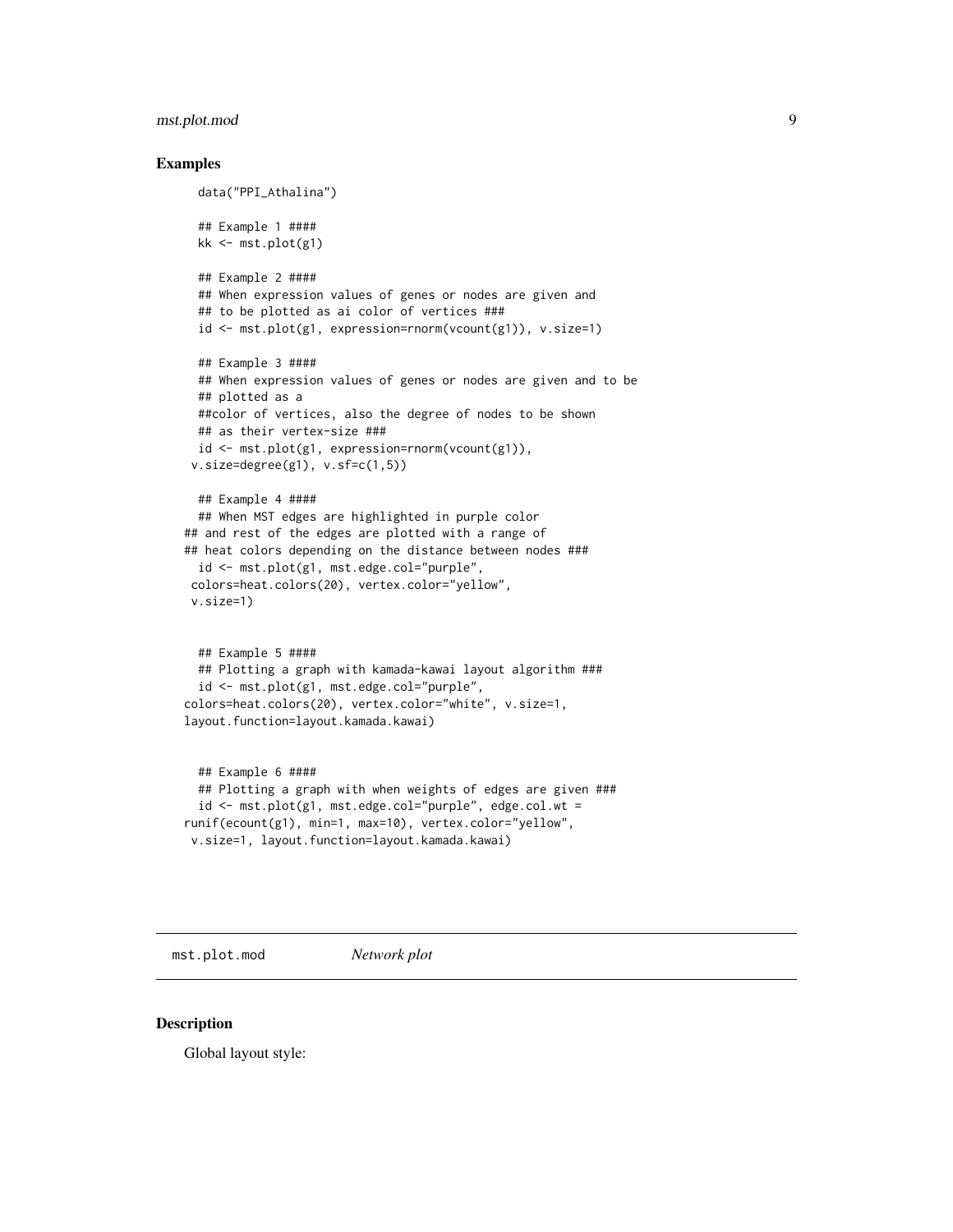Large complex networks can be plotted using the fruchterman-reingold algorithm, the Kamadakawai algorithm or any given input function by applying these algorithms to the minimum spanning tree (MST). The edges of the minimum spanning tree are shown in black, all other edges are shown in colors which are a function of the distances between the coordinates of the nodes.

#### Usage

```
mst.plot.mod(x, layout.function=NULL,colors=NULL,
mst.edge.col="white", vertex.color = "skyblue",
tkplot=FALSE,expression=NULL, v.size=FALSE, e.size=FALSE,
mst.e.size=1, edge.col.wt=NULL, v.lab=FALSE, e.lab=NULL,
bg="black",v.lab.cex=0.5, e.lab.cex=0.5,v.lab.col="blue",
lab.dist=0, e.lab.col="blue",v.sf=c(3,12), sf=0,
e.arrow=.2, layout.overall=NULL)
```

| x               | x is a graph object, created using the igraph package.                                                                                                                                                                                                                                                                                                                                                                                                                                                    |
|-----------------|-----------------------------------------------------------------------------------------------------------------------------------------------------------------------------------------------------------------------------------------------------------------------------------------------------------------------------------------------------------------------------------------------------------------------------------------------------------------------------------------------------------|
| layout.function |                                                                                                                                                                                                                                                                                                                                                                                                                                                                                                           |
|                 | layout function is a function class. The user can pass his own function to<br>plot the graph. The input function passed to layout. function should return a<br>2D matrix of coordinates with rows equal to the number of vertices of the input<br>graph and two columns representing x and y coordinates.                                                                                                                                                                                                 |
| layout.overall  | layout. overall is a function class. The user can pass his own function to ad-<br>just the abstract view of the graph. The input function passed to layout.overall<br>should return a 2D coordinate matrix containing two columns and the number of<br>rows equals the number of vertices in the input network. The user defined func-<br>tion should return a 2D matrix of coordinates with rows equal to the number of<br>vertices of the input graph and two columns representing x and y coordinates. |
| mst.edge.col    | This option assigns a color to the edges of the minimum spanning tree of graph<br>'g'. If mst.edge.col = NULL, then the default color is black for 'tkplot=TRUE'.<br>If 'tkplot=FALSE' it is white.                                                                                                                                                                                                                                                                                                       |
| colors          | colors is a vector for the edge colors of the remaining edges in a graph. These<br>remaining edges are colored based on the distance between the nodes connecting<br>them.                                                                                                                                                                                                                                                                                                                                |
| vertex.color    | vertex.colors is a vector of colors for the vertices of a graph.                                                                                                                                                                                                                                                                                                                                                                                                                                          |
| expression      | expression is a numeric vector which represents properties of genes or pro-<br>teins, e.g., their mean expression values or p-values. If this option is given, the<br>nodes are colored with a range of colors from red to blue (red for low expression,<br>blue for high expression) depending on the expression values.                                                                                                                                                                                 |
| tkplot          | tkplot is a boolean variable. If it is FALSE, the graph is plotted with the plot<br>function with a black background.                                                                                                                                                                                                                                                                                                                                                                                     |
| v.size          | is a numeric value or a numeric vector which contains values to assign the size<br>of the nodes.                                                                                                                                                                                                                                                                                                                                                                                                          |
| e.size          | is a numeric value or a numeric vector which contains values to assign the width<br>of edgesother than the minimum spanning tree edges of the graph.                                                                                                                                                                                                                                                                                                                                                      |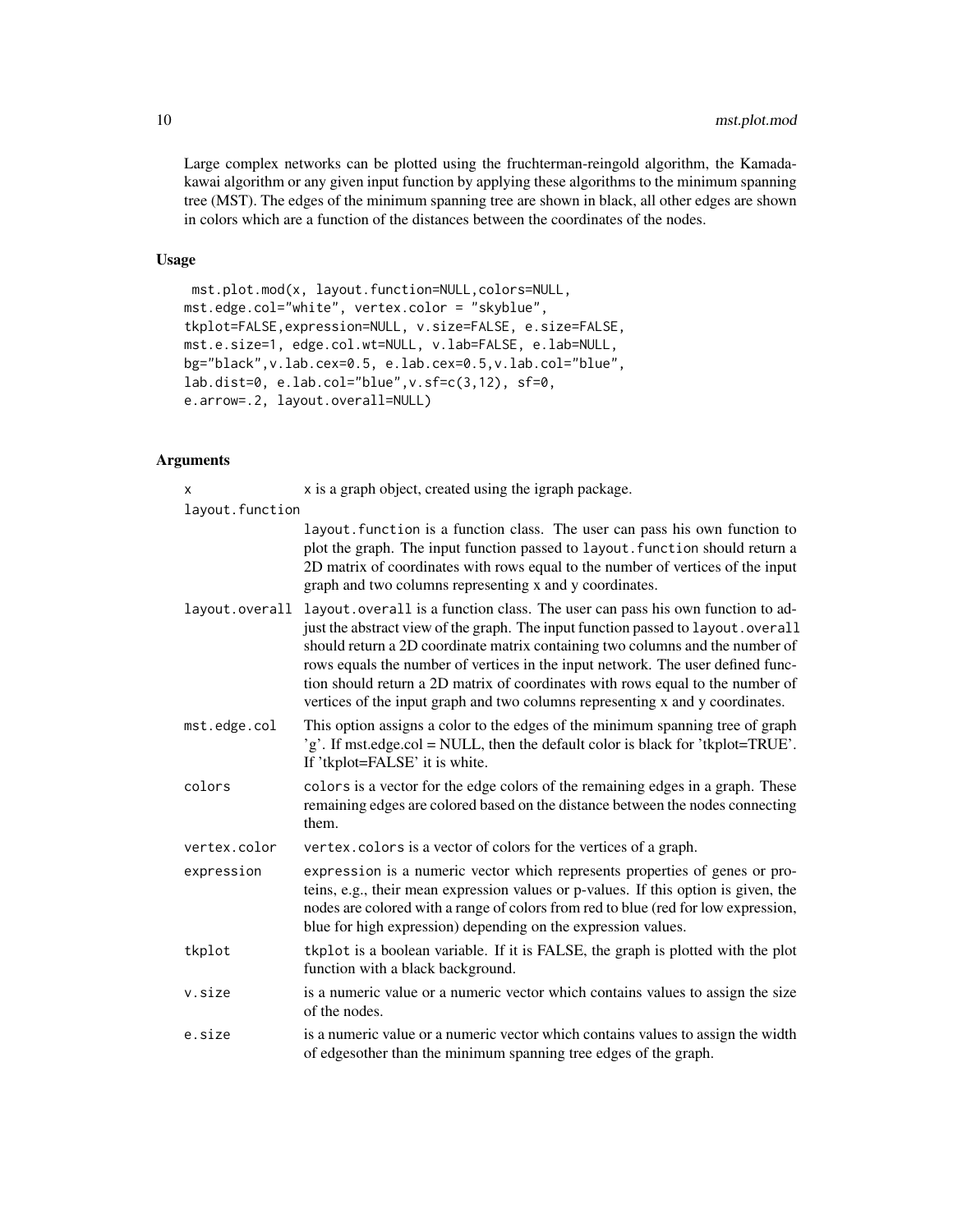#### mst.plot.mod 11

| mst.e.size  | is a numeric value which assigns the edge width to the edges of minimum span-<br>ning tree of the input graph.                                                                                            |
|-------------|-----------------------------------------------------------------------------------------------------------------------------------------------------------------------------------------------------------|
| v.lab       | is a logical value to show vertex label.                                                                                                                                                                  |
| e.lab       | is logical value to show edge labels.                                                                                                                                                                     |
| bg          | is a character value to color the background.                                                                                                                                                             |
| v.lab.cex   | is a numerical value to set the font size of the vertex labels.                                                                                                                                           |
| e.lab.cex   | is a numerical value to set the font size of the edge labels.                                                                                                                                             |
| lab.dist    | is a numerical value to adjust the distance of labels from the nodes.                                                                                                                                     |
| v.lab.col   | is a hexadecimal value or a character name of a color to assign colors to the<br>vertex labels.                                                                                                           |
| e.lab.col   | is a hexadecimal character value to assign colors to the edge labels.                                                                                                                                     |
| e.arrow     | is a inumerical value to set the arrow width in a directed network.                                                                                                                                       |
| v.sf        | is a 2 dimensional numeric vector, which represents the minimum and maximum<br>limits of the size of the vertices. This is used to adjust the vertex size when the<br>option v. size is used as a vector. |
| sf          | is a numeric value. It is a scaling factor used to scale-up or scale-down the<br>abstract graph.                                                                                                          |
| edge.col.wt | is a vector of numeric values provided for each edge. This is used to color the<br>edges from blue to red from high to low values.                                                                        |
| $\cdots$    | parameter for other inputs.                                                                                                                                                                               |
|             |                                                                                                                                                                                                           |

#### Value

This function plots the graph object given as an input using 'tkplot' or 'plot' function available in 'igraph' package. This function returns a netbiov class object.

```
## Example 1 ####
 g <- barabasi.game(2000, directed=FALSE)
 id <- mst.plot.mod(g)
 ## Example 2 ####
 ### plotting a graph by combining two algorithms ##%
 fn <- function(g){layout.reingold.tilford(g,
circular=TRUE, root=which.max(degree(g)))}
 id <- mst.plot.mod(g, v.size=1, sf=-20, layout.function=fn,
layout.overall=layout.fruchterman.reingold, mst.e.size=2,
vertex.color="darkgreen")
 data("PPI_Athalina")
```

```
id <- mst.plot.mod(g1, v.size=1, sf=0, layout.function=fn,
layout.overall=layout.fruchterman.reingold, mst.e.size=1,
vertex.color="magenta", colors=heat.colors(20))
```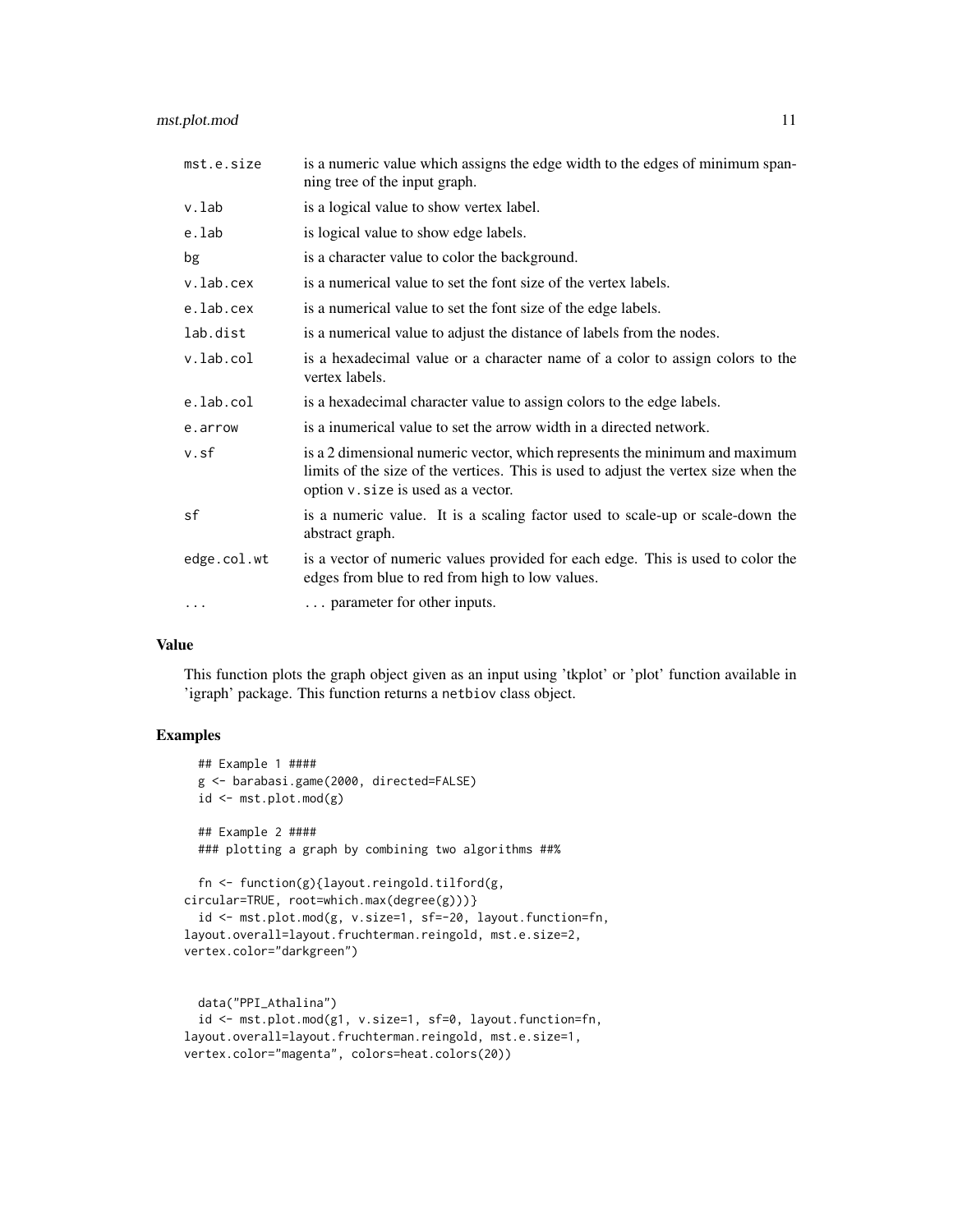```
## Example 3 ####
 ## When expression values of genes or nodes
## are given and to be plotted as a color of vertices ###
 id <- mst.plot.mod(g1, expression=rnorm(vcount(g1)), v.size=1)
 ## Example 4 ####
 ## When expression values of genes or nodes are given
## and to be plotted as a color of vertices,
## also the degree of nodes to be shown as their vertex-size ###
 id <- mst.plot.mod(g1, expression=rnorm(vcount(g1)),
v.size=degree(g1), v.sf=c(1,5))
 ## Example 5 ####
 ## When MST edges are highlighted in purple color and rest
## of the edges are plotted with a range of heat colors
## depending on the distance between nodes ###
 id <- mst.plot.mod(g1, mst.edge.col="purple",
colors=heat.colors(20), vertex.color="yellow", v.size=1)
 ## Example 6 ####
 ## Plotting a graph with kamada-kawai layout algorithm ###
 id <- mst.plot.mod(g1, mst.edge.col="purple",
colors=heat.colors(20), vertex.color="white", v.size=1,
layout.function=layout.kamada.kawai)
 ## Example 7 ####
 ## Plotting a graph with when weights of edges are given ###
 id <- mst.plot.mod(g1, mst.edge.col="purple", edge.col.wt =
runif(ecount(g1), min=1, max=10), vertex.color="yellow", v.size=
```

```
1, layout.function=layout.kamada.kawai)
```
plot.abstract.module *Visualization of large biological networks.*

#### Description

Visualization of graphs in a modular form. In this plot, connecting edges between modules are replaced by a single edge and its width is propotional to the number of connections between modules.

#### Usage

```
## S3 method for class 'abstract.module'
plot(x, layout.function=NULL,mod.list=NULL,
module.function=FALSE, split.graph=7, color.random=FALSE,
modules.color = NULL, col.grad=NULL, mod.edge.col=NULL,
```
<span id="page-11-0"></span>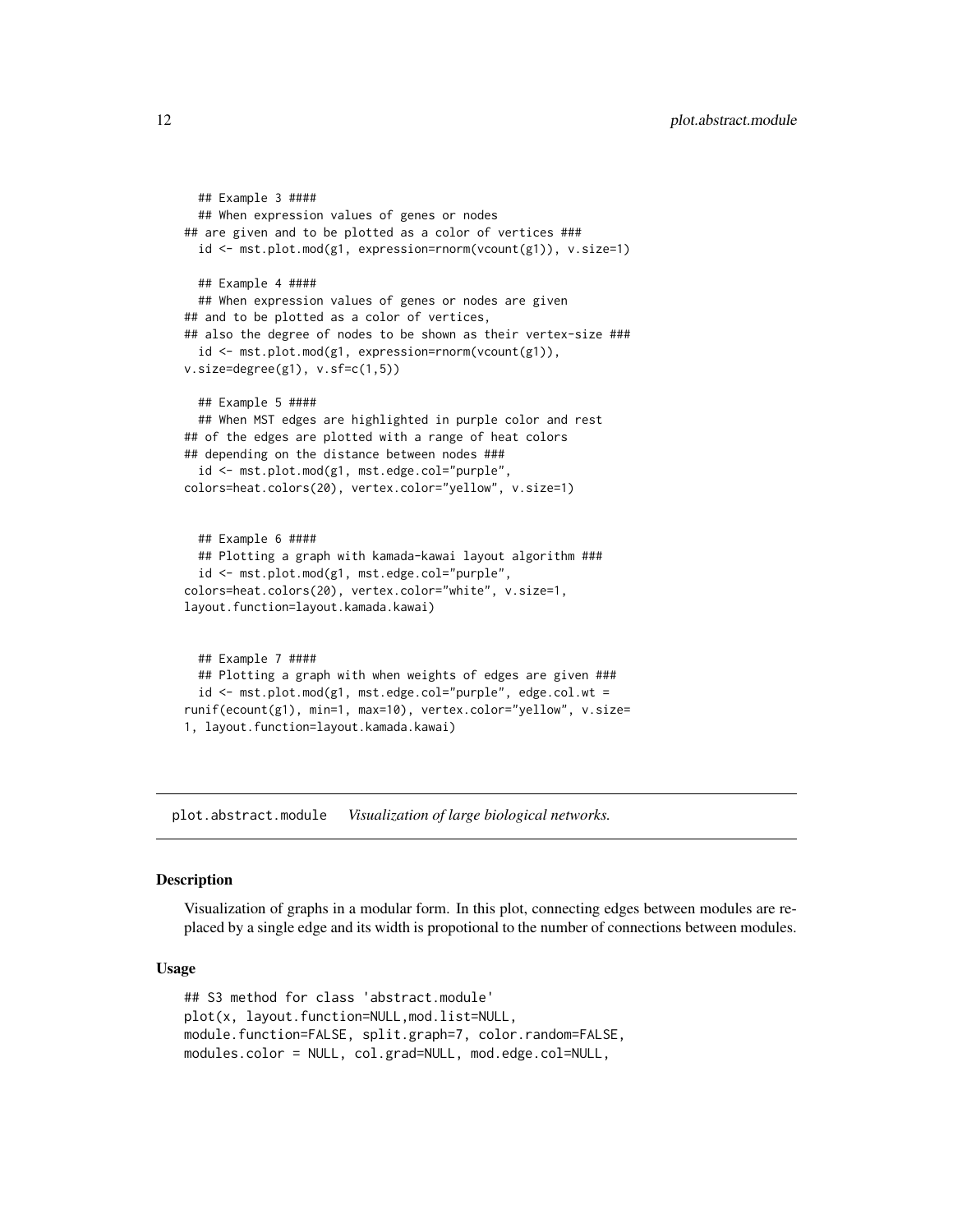```
ed.color=NULL,edge.col.random=FALSE, expression = NULL,
exp.by.module=FALSE, tkplot=FALSE, layout.overall = NULL,
sf=0,arrange.bydegree=FALSE,mod.lab=FALSE,node.lab=FALSE,
lab.cex = NULL,lab.color=NULL, lab.dist=NULL, v.size=FALSE,
nodeset=NULL,path.col="green", col.s1="red", col.s2="yellow",
nodes.on.path=TRUE,e.path.width=1, scale.module=NULL,v.sf=5,
e.width=.5,bg="black", e.sf=15, abstract.graph=TRUE,
modules.name.num=TRUE, v.size.path=TRUE, ...)
```

| X               | x is a graph object created from an adjacency matrix or from a tabular data of<br>two columns using graph() function available in igraph                                                                                                                                                                                                                          |
|-----------------|-------------------------------------------------------------------------------------------------------------------------------------------------------------------------------------------------------------------------------------------------------------------------------------------------------------------------------------------------------------------|
| layout.function |                                                                                                                                                                                                                                                                                                                                                                   |
|                 | It is a 'function' class or a vector of functions to plot the layout of each module<br>by a function in 'layout.function'.                                                                                                                                                                                                                                        |
| mod.list        | mod. list is a list object, which provides a modular information about the graph,<br>each components of mod.list contains a vector of nodes to be plotted.                                                                                                                                                                                                        |
| module.function |                                                                                                                                                                                                                                                                                                                                                                   |
|                 | is a logical value for obtaining modules in the network.                                                                                                                                                                                                                                                                                                          |
| random          | It is a boolean variable, if 'mod.list' is null, it picks the nodes for modules ran-<br>domly.                                                                                                                                                                                                                                                                    |
| split.graph     | split.graph if random is TRUE, it provides no. of modules that a graph to be<br>split.                                                                                                                                                                                                                                                                            |
| color.random    | If this option is TRUE it will assign random colors to modules.                                                                                                                                                                                                                                                                                                   |
| modules.color   | Is a vector of colors to assign a color to each module by the the user.                                                                                                                                                                                                                                                                                           |
| col.grad        | is a vector of colors or can be a list of vectors of colors to assign the colors to<br>the nodes for each modules based on their degree from low to high.                                                                                                                                                                                                         |
| mod.edge.col    | is a vector of color to assign the edge color to the edges of a modules.                                                                                                                                                                                                                                                                                          |
| ed.color        | is a scaler of color and assign colors to the edges between modules.                                                                                                                                                                                                                                                                                              |
| edge.col.random |                                                                                                                                                                                                                                                                                                                                                                   |
|                 | is a boolean variable and assign colors to the edges of each module randomly.                                                                                                                                                                                                                                                                                     |
| expression      | expression is a numeric vector which represents properties of genes or proteins<br>like mean expression values or p-values, If this option is given, the nodes are<br>colored with a range of colors from red to blue (red for low expression, blue for<br>high expression) depending on the expression values.                                                   |
| exp.by.module   | this option is a boolean or a numeric vector which represents the order of mod-<br>ules given as an input in the mod.list option. This option is used to see the<br>variation in expression values of nodes in a particular module by using a range<br>of color from red to blue, red indicate low expression value and blue indicates<br>high expression values. |
| tkplot          | it is a boolean variable, if it is true, function will use 'tkplot' function to plot a<br>graph, if it is false function will use plot function with the black background.                                                                                                                                                                                        |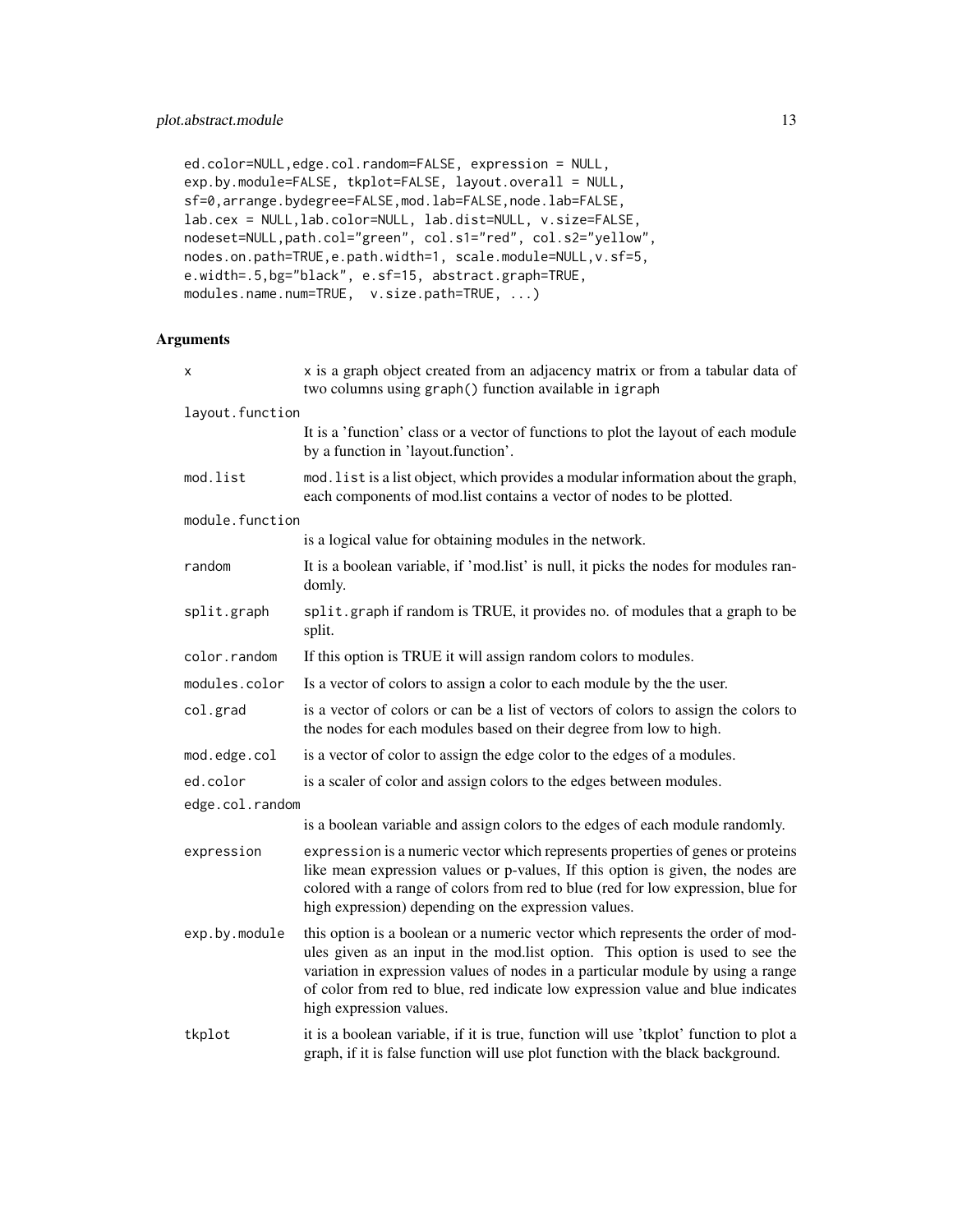|                  | layout overall this option belongs to the class 'function', for this option any function which<br>returns a two column matrix which should have rows equal to the no of modules<br>for the placement of the modules.                                                                                                                                  |  |
|------------------|-------------------------------------------------------------------------------------------------------------------------------------------------------------------------------------------------------------------------------------------------------------------------------------------------------------------------------------------------------|--|
| sf               | is an integer variable is used to scale up or scale down the graph plot.                                                                                                                                                                                                                                                                              |  |
| arrange.bydegree |                                                                                                                                                                                                                                                                                                                                                       |  |
|                  | is a boolean variable; if true the coordinates of nodes are assigned by their de-<br>gree, higher degree nodes are plotted towards center and lower degree nodes are<br>plotted outside.                                                                                                                                                              |  |
| mod.lab          | is a boolean variable; prints module labels at center of each module if the mod-<br>ule's names are available in 'mod.list' as list names.                                                                                                                                                                                                            |  |
| node.lab         | is a boolean variable; this option plots the vertex label, if option is TRUE.                                                                                                                                                                                                                                                                         |  |
| lab.cex          | is a numeric variable; this determines the size of the label of the vertices or the<br>modules.                                                                                                                                                                                                                                                       |  |
| lab.color        | is a string variable; this assigns colors to the label of vertices or the modules.                                                                                                                                                                                                                                                                    |  |
| lab.dist         | is a numeric variable; this adjusts vertices label.                                                                                                                                                                                                                                                                                                   |  |
| nodeset          | is a list object contains two vector, it can be a numeric vector also. First vector<br>contains set of start nodes and second vector contains end nodes. In the case of<br>numeric vector which indicates the module id, it is used to show shortest path<br>between two modules. Shortest paths are visualized between start nodes and end<br>nodes. |  |
| path.col         | is a color vector for coloring the shortest path between start nodes and end nodes.                                                                                                                                                                                                                                                                   |  |
| col.s1           | is a color vector to color start nodes or modules.                                                                                                                                                                                                                                                                                                    |  |
| col.s2           | is a color vector to color end nodes or modules.                                                                                                                                                                                                                                                                                                      |  |
| nodes.on.path    | is a logical value which shows nodes which connect start nodes and end nodes.                                                                                                                                                                                                                                                                         |  |
| e.path.width     | is a vector containing of size 2. This option sets the edge width of the shortest<br>paths between two modules or two set of nodes.                                                                                                                                                                                                                   |  |
| scale.module     | is a numeric vector of the size of total number of modules. This option scales<br>the size of each module independently.                                                                                                                                                                                                                              |  |
| v.size           | is a numeric value or a numeric vector which contains numeric values to assign<br>the size of nodes.                                                                                                                                                                                                                                                  |  |
| e.width          | is a numeric value which contains numeric values to assign the width to edges.                                                                                                                                                                                                                                                                        |  |
| v.sf             | is a numeric value. This is used to adjust vertex size when v. size input is a<br>numeric vector.                                                                                                                                                                                                                                                     |  |
| bg               | is a color value to adjust background color of the plot.                                                                                                                                                                                                                                                                                              |  |
| e.sf             | is a numeric vector of size 2 to adjust the edge width between a range of mini-<br>mum and maximum.                                                                                                                                                                                                                                                   |  |
|                  | abstract.graph is a logical value which adjusts the abstract view of modular plot using force-<br>based algorithm or any input function given in layout. overall option.                                                                                                                                                                              |  |
| modules.name.num |                                                                                                                                                                                                                                                                                                                                                       |  |
|                  | is a logical value for displaying module name or its number                                                                                                                                                                                                                                                                                           |  |
| v.size.path      | is a numeric or logical value which adjusts the size of nodes between which the<br>shortest path to be shown.                                                                                                                                                                                                                                         |  |
| $\cdots$         | parameter for other inputs.                                                                                                                                                                                                                                                                                                                           |  |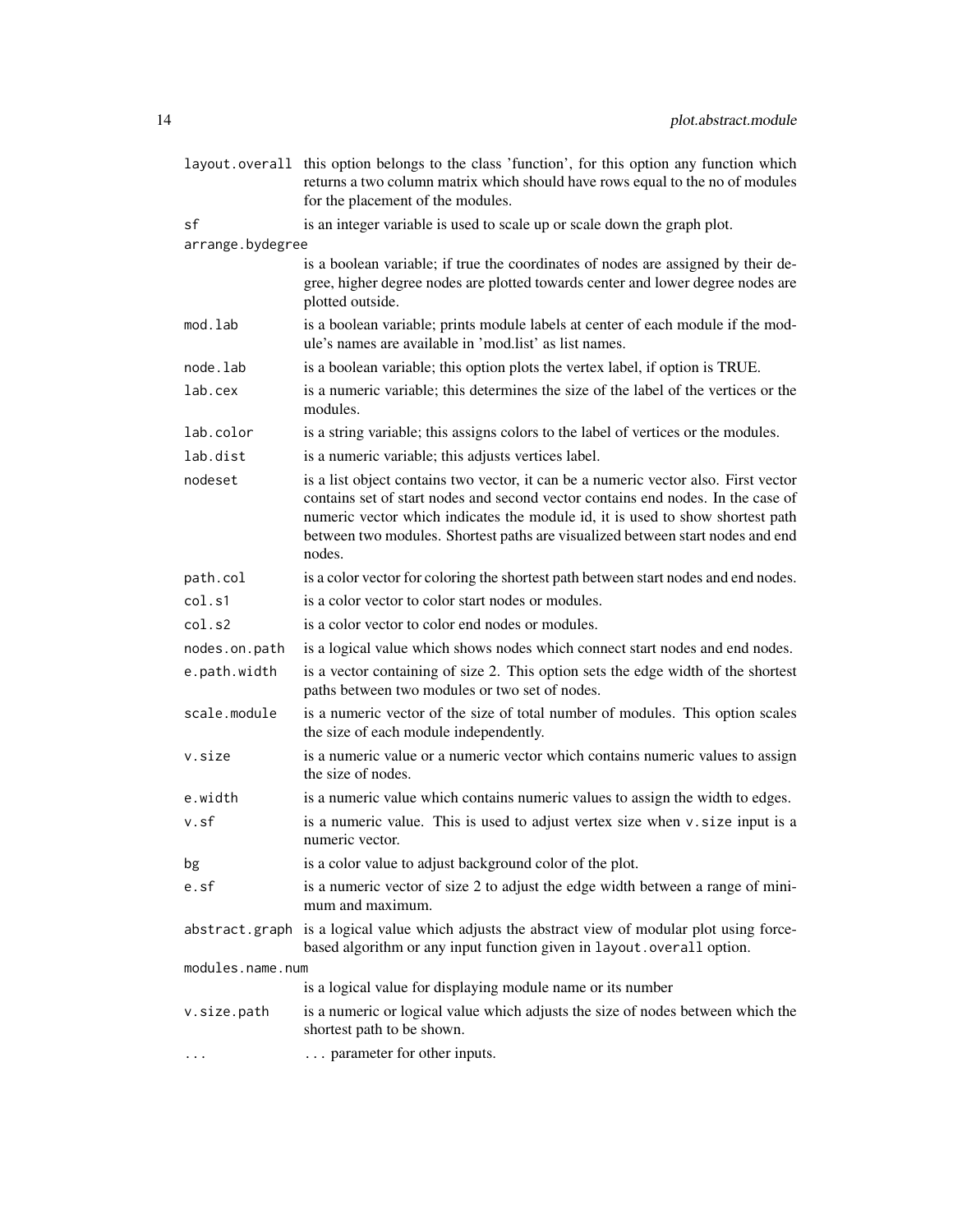#### Value

returns a list object of 'netbiov' class

#### Author(s)

Shailesh Tripathi, Frank Emmert-Streib

#### References

<http://bio-complexity.com/>

#### See Also

plot.abstract.nodes, plot.abstract.module

#### Examples

```
data("PPI_Athalina")
data("modules_PPI_Athalina")
```

```
## Example 1 #######%
 ##% Abstract modular layout plot of A. Thalina PPI network,
##modules are colored randomly, module information is given as a
##list object ###%
 id \leq plot.abstraction.module(g1,mod.list = lm,layout.function=layout.graphopt, color.random = TRUE ,
tkplot=FALSE,node.lab=FALSE,v.size=1)
```

```
## Example 2 #######%
 ##% Abstract modular layout plot of A. Thalina PPI network,
## modules are colored randomly, module information is predicted
##using 'fastgreedy' algorithm ###%
 id <- plot.abstract.module(g1,
layout.function=layout.graphopt, color.random = TRUE ,
tkplot=FALSE,node.lab=FALSE,v.size=1)
```
#### ## Example 3 #######%

##% Abstract modular layout plot of A. Thalina PPI network ## when expression value of genes are given ###%

```
id <- plot.abstract.module(g1, layout.function=layout.graphopt,
color.random = TRUE,cexpression=rnorm(vcount(g1)), tkplot=FALSE,
node.lab=FALSE,v.size=1)
```

```
## Example 4 #######%
```
##% Abstract modular layout plot of A. Thalina PPI network ##when expression value of modules 1, 2 and 3 are shown by colors ##by ranking independently from each other ###%

id <- plot.abstract.module(g1,

layout.function=layout.graphopt, modules.color="grey", expression=rnorm(vcount(g1)), tkplot=FALSE,node.lab=FALSE,v.size=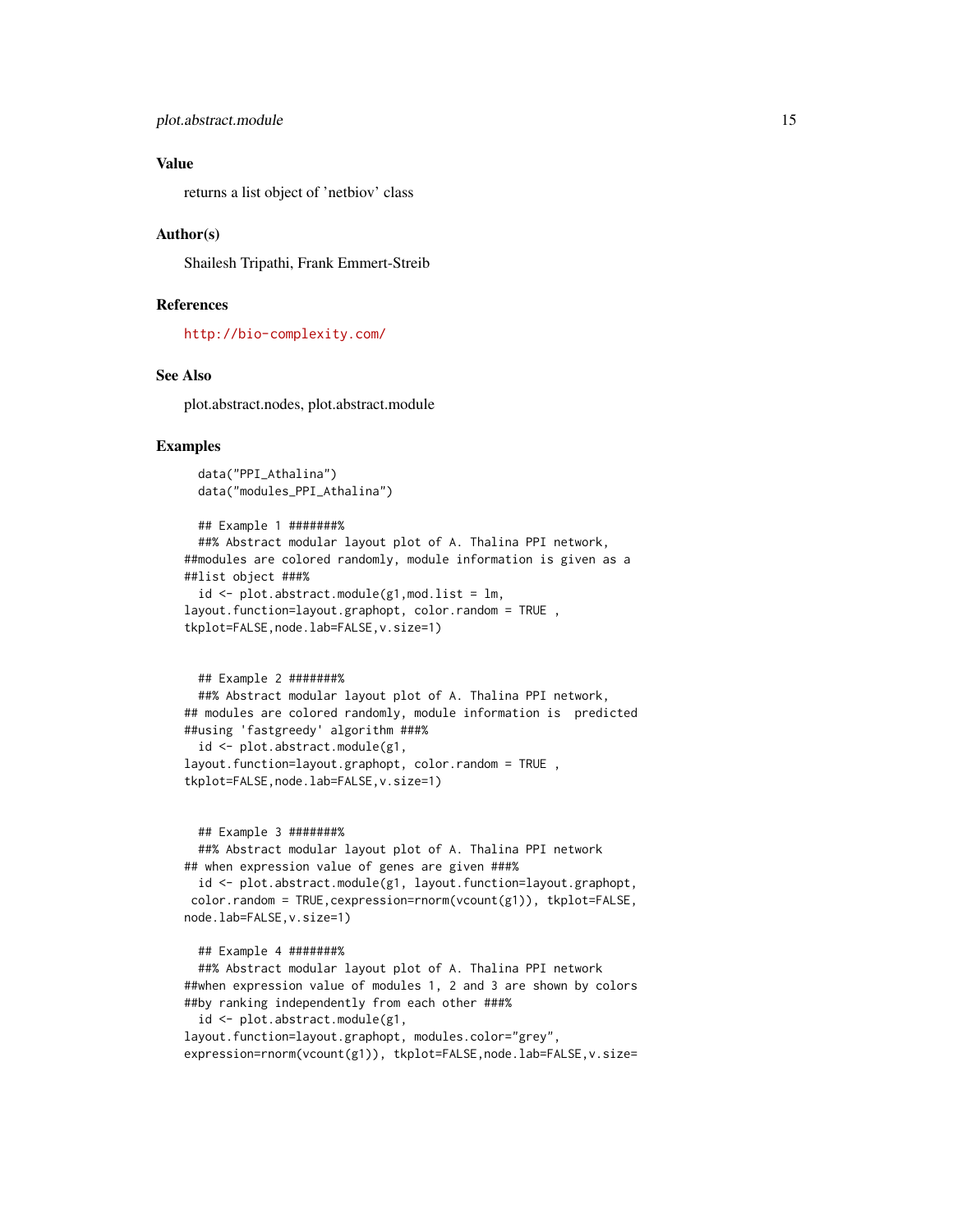```
1, exp.by.module=c(1,2,3))
 ## Example 5 #######%
 ##% Abstract modular layout plot of A. Thalina PPI network
##by emphasizing module labels ###%
 id <- plot.abstract.module(g1, mod.list=lm,
layout.function=layout.graphopt, modules.color="grey",
tkplot=FALSE, mod.lab=TRUE ,v.size=1, lab.color="green" )
 ## Example 6 #######%
 ##% Abstract modular layout plot of A. Thalina PPI network
##highlighting shortest paths between modules 1, 5 and 7, 18 ###%
  id <- plot.abstract.module(g1, mod.list=lm,
layout.function=layout.graphopt, modules.color="grey",
tkplot=FALSE, nodeset=c(1,5,7,18), sf=-10, v.size=1)
 ## Example 7 #######%
 ##% Abstract modular layout plot of A. Thalina PPI network
##combining two layouts ###%
  fn <- function(g)layout.star(g,
center=which.max(degree(g))-1)
  id \leftarrow plot.abstract.module(g1,mod.list = lm,layout.function=layout.graphopt, layout.overall=fn,
color.random = TRUE , tkplot=FALSE,node.lab=FALSE,v.size=1)
```
plot.abstract.nodes *Exploratory visualization of information spread of biological networks*

#### Description

Modular layout style:

Visualization of modules in an abstract way. In the function plot.abstract.nodes, nodes in a module are replaced by a single node and the relative size of a node is proportional to the total number of nodes in a module. In the functions plot.abstract.module, plot.abstract.nodes, edges between two modules are replaced by a single edge and the total number of edges between two modules are reflected by the relative edge-width.

#### Usage

```
## S3 method for class 'abstract.nodes'
plot(x, mod.list=NULL, rest.module=TRUE,
color.random=FALSE, nodes.color = NULL, edge.colors=NULL,
layout.function=NULL,tkplot=FALSE,v.sf = 0, e.sf = 0,lab.color=NULL,
lab.cex=NULL, lab.dist=NULL, bg="black", ... )
```
<span id="page-15-0"></span>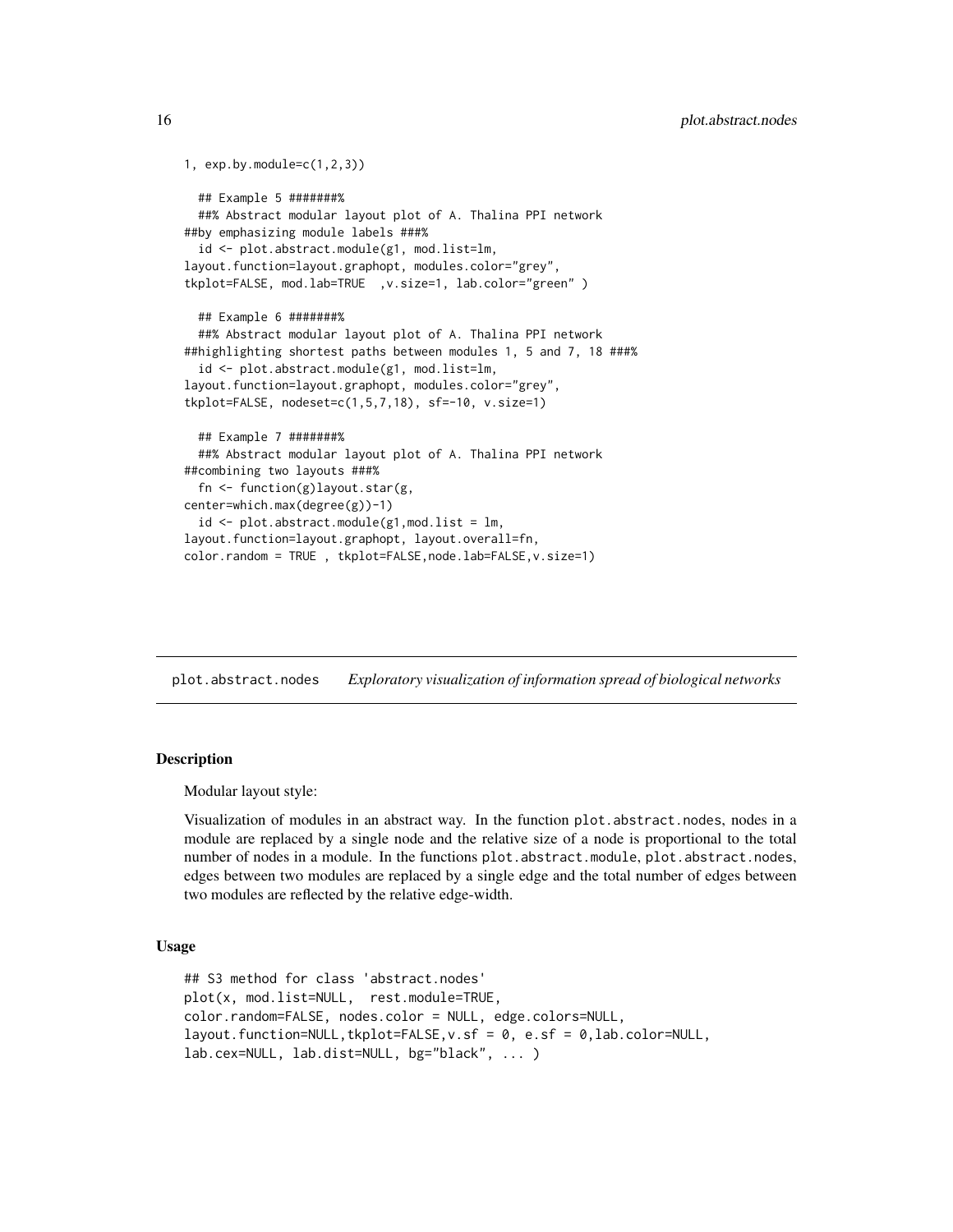#### Arguments

| X               | x is a graph object created from an adjacency matrix or from a tabular data of<br>two columns using graph() function available in igraph                                                                   |
|-----------------|------------------------------------------------------------------------------------------------------------------------------------------------------------------------------------------------------------|
| mod.list        | mod. list is a list object each components of mod.list consists a vector of mod-<br>ule to be plotted.                                                                                                     |
| random          | is a logical value, if modules information is not provided then random nodes for<br>the modules are selected.                                                                                              |
| rest.module     | is a logical value, rest of the nodes to be plotted as a one module (if TRUE) or<br>independently (if FALSE)                                                                                               |
| color.random    | is a logical value, if this option is TRUE it will assign random color to each<br>module or nodes.                                                                                                         |
| nodes.color     | assigns colors to nodes of recreated graph                                                                                                                                                                 |
| edge.colors     | is a vector of colors, assigned to color edges depending on their width from<br>small to large width.                                                                                                      |
| layout.function |                                                                                                                                                                                                            |
|                 | is a function class, this corrosponds to a layout function given as an input to plot<br>a graph. Input function should return a two column matrix which has same no<br>of rows as the modules in the graph |
| tkplot          | is a boolean variable, if it is true function will use this option to plot a graph, if<br>it is false function will use plot function with a black background.                                             |
| v.sf            | is a numeric value, this option to increase or decrease the size of nodes                                                                                                                                  |
| e.sf            | is a numeric value, this option to increase or decrease width of edges                                                                                                                                     |
| lab.color       | colors the vertices and edge labels                                                                                                                                                                        |
| lab.cex         | is anumeric value, increase or decrease the font size of labels                                                                                                                                            |
| lab.dist        | is a numeric value, adjust vertex labels                                                                                                                                                                   |
| bg              | is a color value to adjust background color of the plot.                                                                                                                                                   |
| .               | parameter for other inputs.                                                                                                                                                                                |

### Author(s)

Shailesh Tripathi, Frank Emmert-Streib

### References

<http://bio-complexity.com/>

```
require(igraph)
 data("PPI_Athalina")
 data("modules_PPI_Athalina")
  plot.abstract.nodes(g1, mod.list = lm,
edge.colors = c("red","green","blue","orange"))
```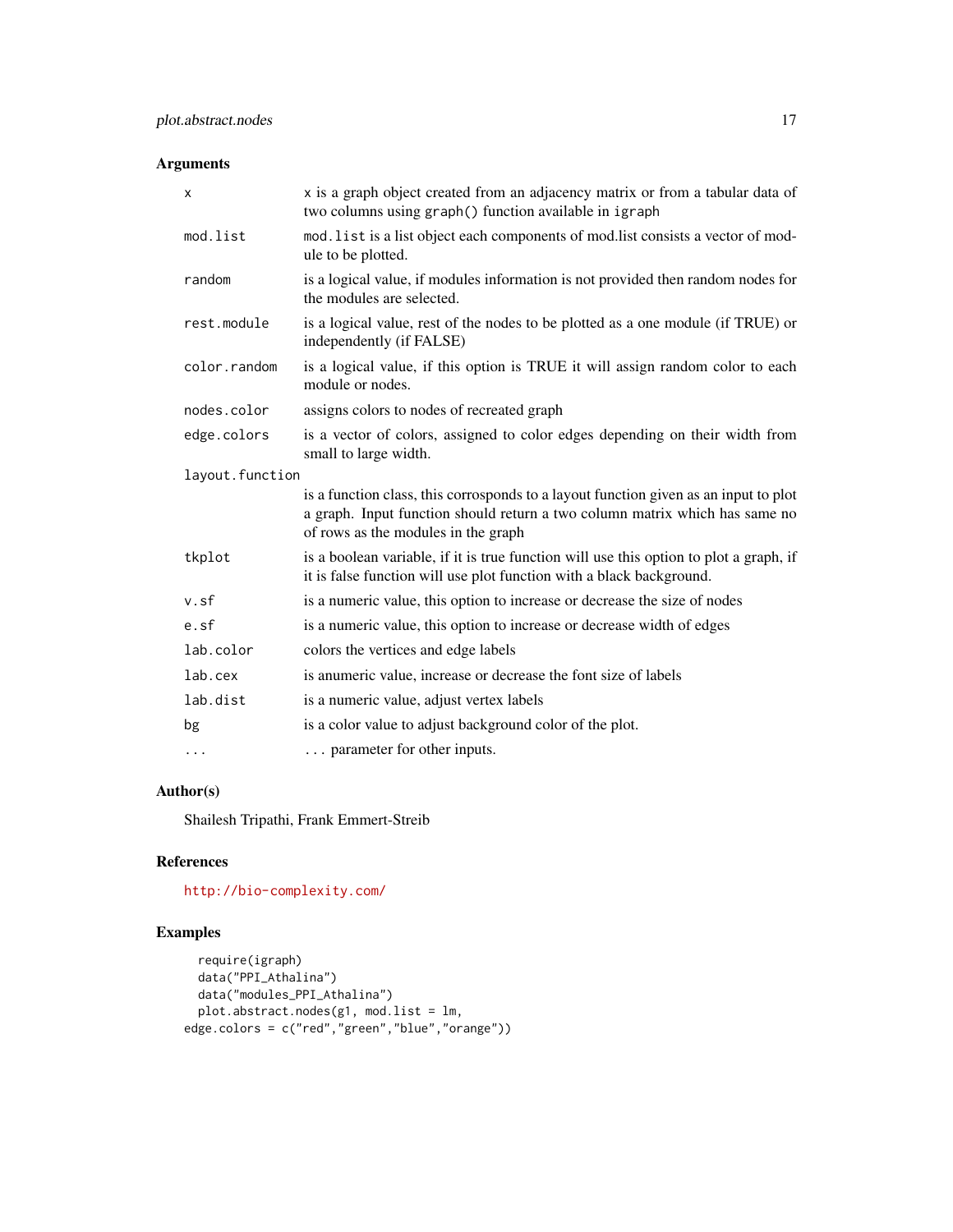<span id="page-17-0"></span>

#### Description

Modular layout style:

Visualization of graphs in a modular form.

#### Usage

```
## S3 method for class 'modules'
plot(x, layout.function=NULL,mod.list=NULL,
module.function=FALSE, split.graph=7, color.random=FALSE,
modules.color = NULL, col.grad=NULL, mod.edge.col=NULL,
ed.color=NULL,edge.col.random=FALSE, expression = NULL,
exp.by.module=FALSE, tkplot=FALSE, layout.overall = NULL,
sf=0,arrange.bydegree=FALSE,mod.lab=FALSE,node.lab=FALSE,
lab.cex = NULL,lab.color=NULL, lab.dist=NULL, v.size=FALSE,
nodeset=NULL,path.col="green", col.s1="red", col.s2="yellow",
nodes.on.path=TRUE,e.path.width=c(1,1),
scale.module=NULL,v.sf=5,e.width=.5,bg="black",
abstract.graph=TRUE, modules.name.num = TRUE, v.size.path=TRUE,...)
```

| $\mathsf{x}$    | x is a graph object created from an adjacency matrix or from a tabular data of<br>two columns using graph() function available in igraph                    |
|-----------------|-------------------------------------------------------------------------------------------------------------------------------------------------------------|
| layout.function |                                                                                                                                                             |
|                 | is a 'function' class or a vector of functions to plot the layout of each module by<br>a function in 'layout.function'.                                     |
| mod.list        | mod. list is a list object, which provides a modular information about the graph,<br>each components of mod. list contains a vector of nodes to be plotted. |
| module.function |                                                                                                                                                             |
|                 | is a logical value for obtaining modules in the network.                                                                                                    |
| random          | is a boolean variable, if 'mod.list' is null, it picks the nodes for modules ran-<br>domly.                                                                 |
| split.graph     | split graph if random is TRUE, it provides no. of modules that a graph to be<br>split.                                                                      |
| color.random    | If this option is TRUE it will assign random colors to modules.                                                                                             |
| modules.color   | Is a vector of colors to assign a color to each module by the the user.                                                                                     |
| col.grad        | is a vector of colors or can be a list of vectors of colors to assign the colors to<br>the nodes for each modules based on their degree from low to high.   |
| mod.edge.col    | is a vector of color to assign the edge color to the edges of a modules.                                                                                    |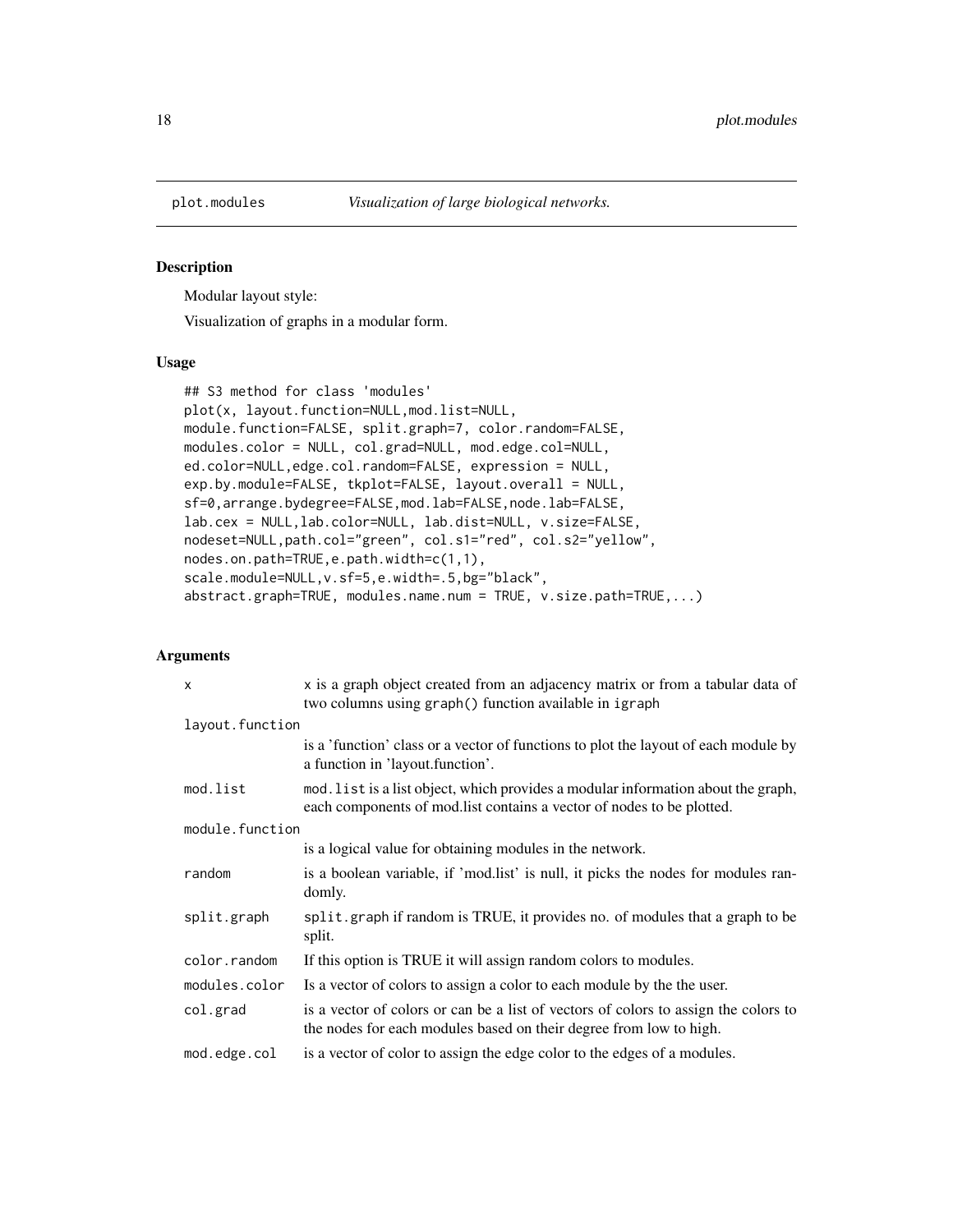| ed.color         | is a scaler of color and assign colors to the edges between modules.                                                                                                                                                                                                                                                                                              |
|------------------|-------------------------------------------------------------------------------------------------------------------------------------------------------------------------------------------------------------------------------------------------------------------------------------------------------------------------------------------------------------------|
| edge.col.random  |                                                                                                                                                                                                                                                                                                                                                                   |
|                  | is a boolean variable and assign colors to the edges of each module randomly.                                                                                                                                                                                                                                                                                     |
| expression       | expression is a numeric vector which represents properties of genes or proteins<br>like mean expression values or p-values, If this option is given, the nodes are<br>colored with a range of colors from red to blue (red for low expression, blue for<br>high expression) depending on the expression values.                                                   |
| exp.by.module    | this option is a boolean or a numeric vector which represents the order of mod-<br>ules given as an input in the mod.list option. This option is used to see the<br>variation in expression values of nodes in a particular module by using a range<br>of color from red to blue, red indicate low expression value and blue indicates<br>high expression values. |
| tkplot           | it is a boolean variable, if it is true, function will use 'tkplot' function to plot a<br>graph, if it is false function will use plot function with the black background.                                                                                                                                                                                        |
|                  | layout overall this option belongs to the class 'function', for this option any function which<br>returns a two column matrix which should have rows equal to the no of modules<br>for the placement of the modules.                                                                                                                                              |
| sf               | is an integer variable is used to scale up or scale down the graph plot.                                                                                                                                                                                                                                                                                          |
| arrange.bydegree |                                                                                                                                                                                                                                                                                                                                                                   |
|                  | is a boolean variable; if true the coordinates of nodes are assigned by their de-<br>gree, higher degree nodes are plotted towards center and lower degree nodes are<br>plotted outside.                                                                                                                                                                          |
| mod.lab          | is a boolean variable; prints module labels at center of each module if the mod-<br>ule's names are available in 'mod.list' as list names.                                                                                                                                                                                                                        |
| node.lab         | is a boolean variable; this option plots the vertex label, if option is TRUE.                                                                                                                                                                                                                                                                                     |
| lab.cex          | is a numeric variable; this determines the size of the label of the vertices or the<br>modules.                                                                                                                                                                                                                                                                   |
| lab.color        | is a string variable; this assigns colors to the label of vertices or the modules.                                                                                                                                                                                                                                                                                |
| lab.dist         | is a numeric variable; this adjusts vertices label.                                                                                                                                                                                                                                                                                                               |
| nodeset          | is a list object contains two vector, it can be a numeric vector also. First vector<br>contains set of start nodes and second vector contains end nodes. In the case of<br>numeric vector which indicates the module id, it is used to show shortest path<br>between two modules. Shortest paths are visualized between start nodes and end<br>nodes.             |
| path.col         | is a color vector for coloring the shortest path between start nodes and end nodes.                                                                                                                                                                                                                                                                               |
| col.s1           | is a color vector to color start nodes or modules.                                                                                                                                                                                                                                                                                                                |
| col.s2           | is a color vector to color end nodes or modules.                                                                                                                                                                                                                                                                                                                  |
| nodes.on.path    | is a logical value which shows nodes which connect start nodes and end nodes.                                                                                                                                                                                                                                                                                     |
| e.path.width     | is a vector containing of size 2. This option sets the edge width of the shortest<br>paths between two modules or two set of nodes.                                                                                                                                                                                                                               |
| scale.module     | is a numeric vector of the size of total number of modules. This option scales<br>the size of each module independently.                                                                                                                                                                                                                                          |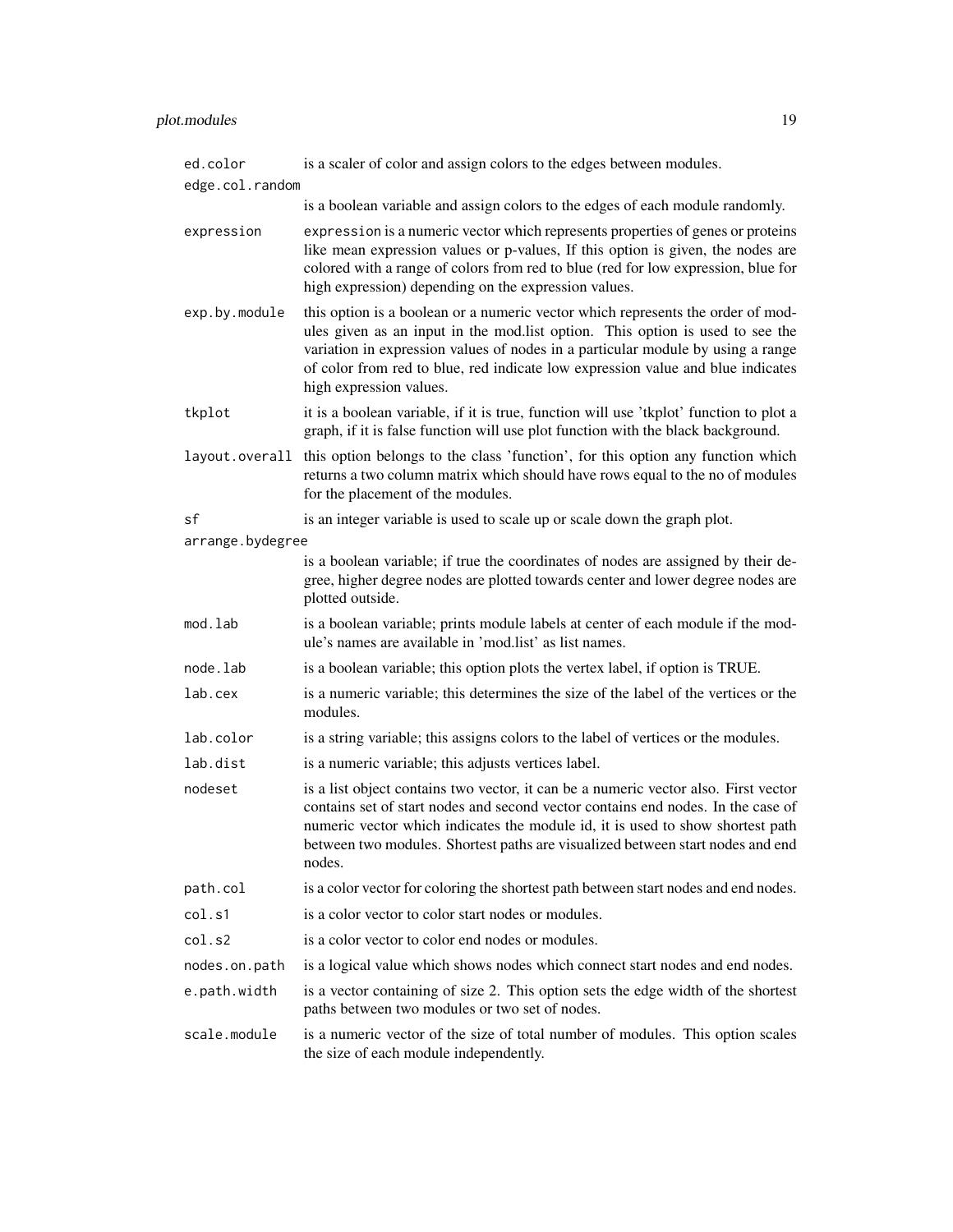| v.size           | is a numeric value or a numeric vector which contains numeric values to assign<br>the size of nodes.                                                                     |  |
|------------------|--------------------------------------------------------------------------------------------------------------------------------------------------------------------------|--|
| e.width          | is a numeric value to assign the width to edges.                                                                                                                         |  |
| v.sf             | is a numeric value. This is used to adjust vertex size when v. size input is a<br>numeric vector.                                                                        |  |
| bg               | is a color value to adjust background color of the plot.                                                                                                                 |  |
|                  | abstract graph is a logical value which adjusts the abstract view of modular plot using force-<br>based algorithm or any input function given in layout. overall option. |  |
| modules.name.num |                                                                                                                                                                          |  |
|                  | is a logical value for displaying module name or its number                                                                                                              |  |
| v.size.path      | is a numeric or logical value which adjusts the size of nodes between which the<br>shortest path to be shown.                                                            |  |
| $\ddots$         | parameter for other inputs.                                                                                                                                              |  |

#### Value

returns a list object of 'netbiov' class

#### Author(s)

Shailesh Tripathi, Frank Emmert-Streib

#### References

<http://bio-complexity.com/>

#### See Also

plot.abstract.nodes, plot.abstract.module

```
data("PPI_Athalina")
data("modules_PPI_Athalina")
```

```
## Example 1 #######%
 ##% Modular layout plot of A. Thalina PPI network, modules
##are colored randomly, module information is given as a list
##object ###%
 id \leq plot.modules(g1,mod.list = lm,layout.function=layout.graphopt, color.random = TRUE ,
tkplot=FALSE,node.lab=FALSE,v.size=1)
```

```
## Example 2 #######%
 ##% Modular layout plot of A. Thalina PPI network, modules
##are colored randomly, module information is predicted using
##'fastgreedy' algorithm ###%
 id <- plot.modules(g1, layout.function=layout.graphopt,
```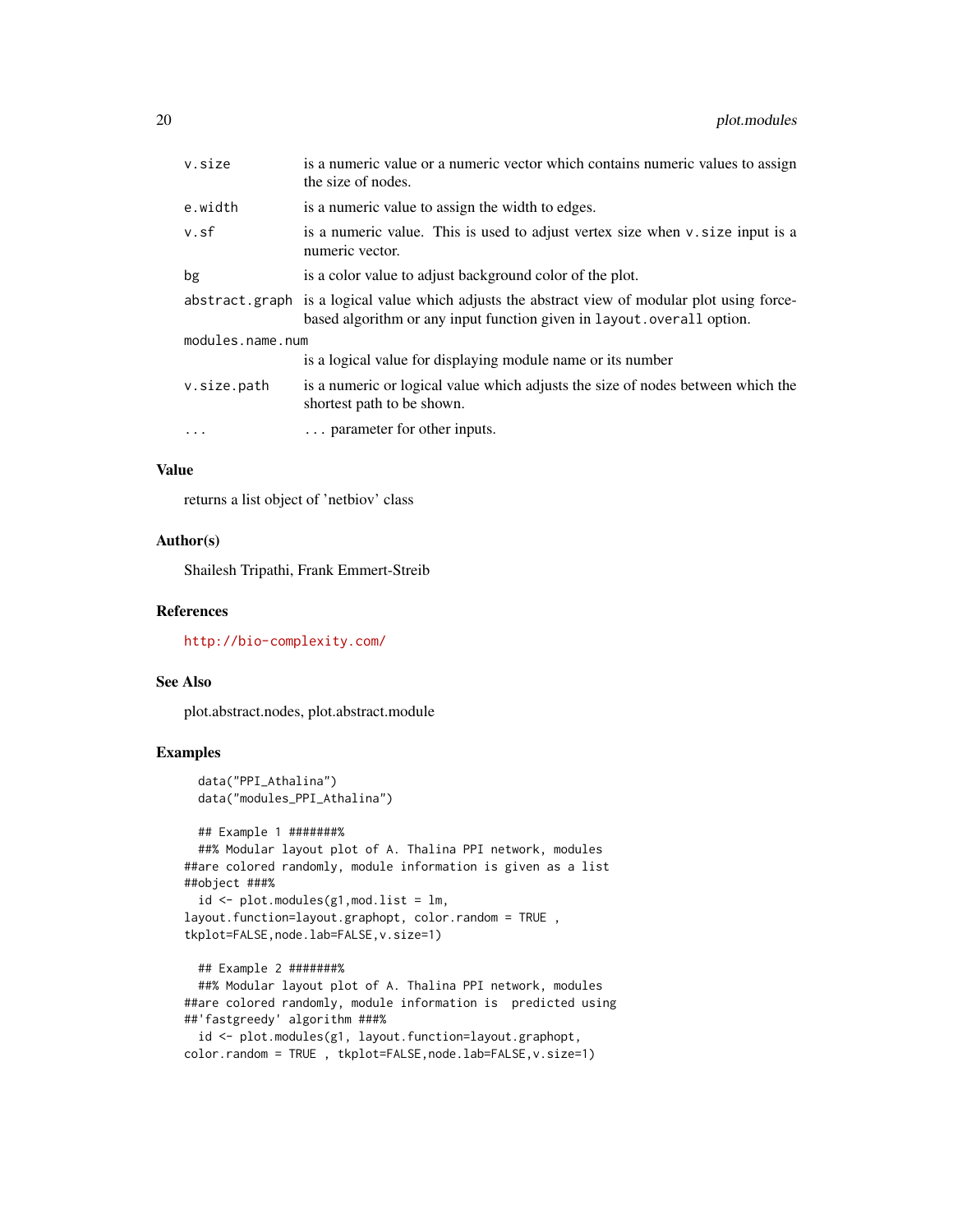```
## Example 3 #######%
  ##% Modular layout plot of A. Thalina PPI network when
##expression value of genes are given ###%
 id <- plot.modules(g1, layout.function=layout.graphopt,
color.random = TRUE, expression=rrnorm(vcount(g1)),tkplot=FALSE,node.lab=FALSE,v.size=1)
 ## Example 4 #######%
  ##% Modular layout plot of A. Thalina PPI network when
##expression value of modules 1, 2 and 3 are shown by colors by
##ranking independently from each other ###%
  id <- plot.modules(g1, layout.function=layout.graphopt,
modules.color="grey", expression=rnorm(vcount(g1)),
tkplot=FALSE,node.lab=FALSE,v.size=1, exp.by.module=c(1,2,3))
 ## Example 5 #######%
  ##% Modular layout plot of A. Thalina PPI network by
##emphasizing module labels ###%
  id <- plot.modules(g1, mod.list=lm,
layout.function=layout.graphopt, modules.color="grey",
tkplot=FALSE, mod.lab=TRUE,v.size=1, lab.color="green" )
 ## Example 6 #######%
 ##% Modular layout plot of A. Thalina PPI network
##highlighting shortest paths between modules 1, 5 and 7, 18 ###%
  id <- plot.modules(g1, mod.list=lm,
layout.function=layout.graphopt, modules.color="grey",
tkplot=FALSE, nodeset=c(1,5,7,18), sf=-10, v.size=1)
 ## Example 7 #######%
 ##% Modular layout plot of A. Thalina PPI network combining
##two layouts ###%
  fn <- function(g)layout.star(g,
center=which.max(degree(g))-1)
  id \leq plot.modules(g1,mod.list = lm,layout.function=layout.graphopt, layout.overall=fn, color.random
= TRUE , tkplot=FALSE,node.lab=FALSE,v.size=1)
  ## Example 8 #######%
  ##% Modular layout plot of A. Thalina PPI network by scaling
##up second module and scaling down the expansion of other modules ###%
  fn <- function(g)layout.star(g,
center=which.max(degree(g))-1)
 sm \leftarrow rep(1, length(lm))sm[2] < -40id \leq plot.modules(g1,mod.list = lm, layout.function = layout.graphopt,layout.overall=fn, color.random=TRUE,tkplot=FALSE,v.size=2, scale.module=sm,
mod.edge.col="green")
```
plot.netbiov *Visualization of large biological networks.*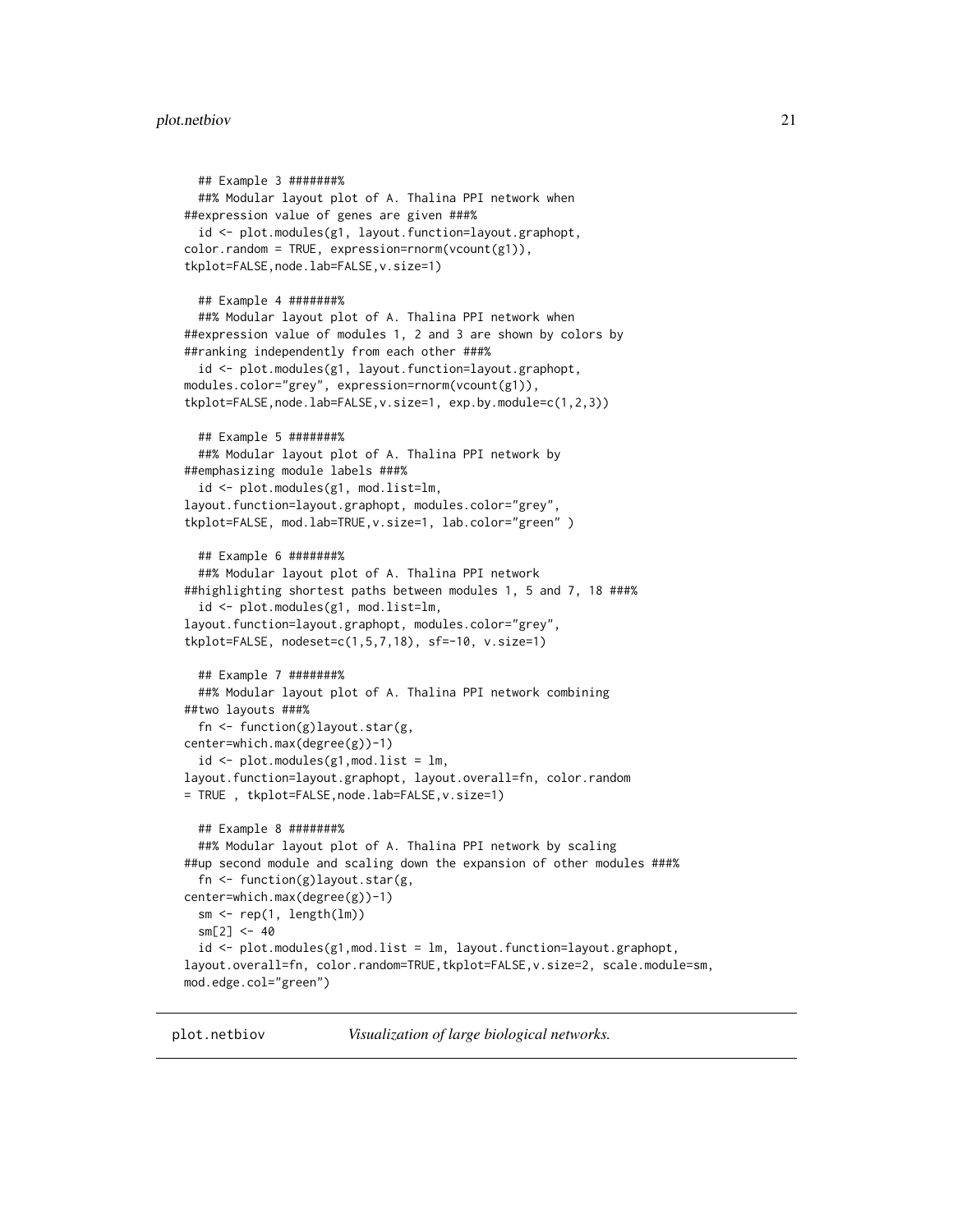#### Description

Plots netbiov object

#### Usage

```
## S3 method for class 'netbiov'
plot(x, \ldots)## S3 method for class 'netbiov'
tkplot(x, ...)
```
#### Arguments

|                         | x is a netbiov object contains different properties of graph |
|-------------------------|--------------------------------------------------------------|
| $\cdot$ $\cdot$ $\cdot$ | parameter for other inputs.                                  |

#### Value

returns invisible 'NULL' value.

#### Author(s)

Shailesh Tripathi, Frank Emmert-Streib

#### References

<http://bio-complexity.com/>

#### Examples

```
data("PPI_Athalina")
id <- plot.modules(g1)
plot.netbiov(id)
```
plot.NetworkSperical *Exploratory visualization of information spread of biological networks*

#### Description

Global layout style:

A visualization of a network in a spherical form. The node with the highest degree is placed in the center, and its neighbors are plotted around this node in a circular manner. Whenever a node is encountered with multiple neighbors, the neighbors are plotted into the direction of that node. This process continues until all nodes are placed. This gives a compact spherical view of the network.

<span id="page-21-0"></span>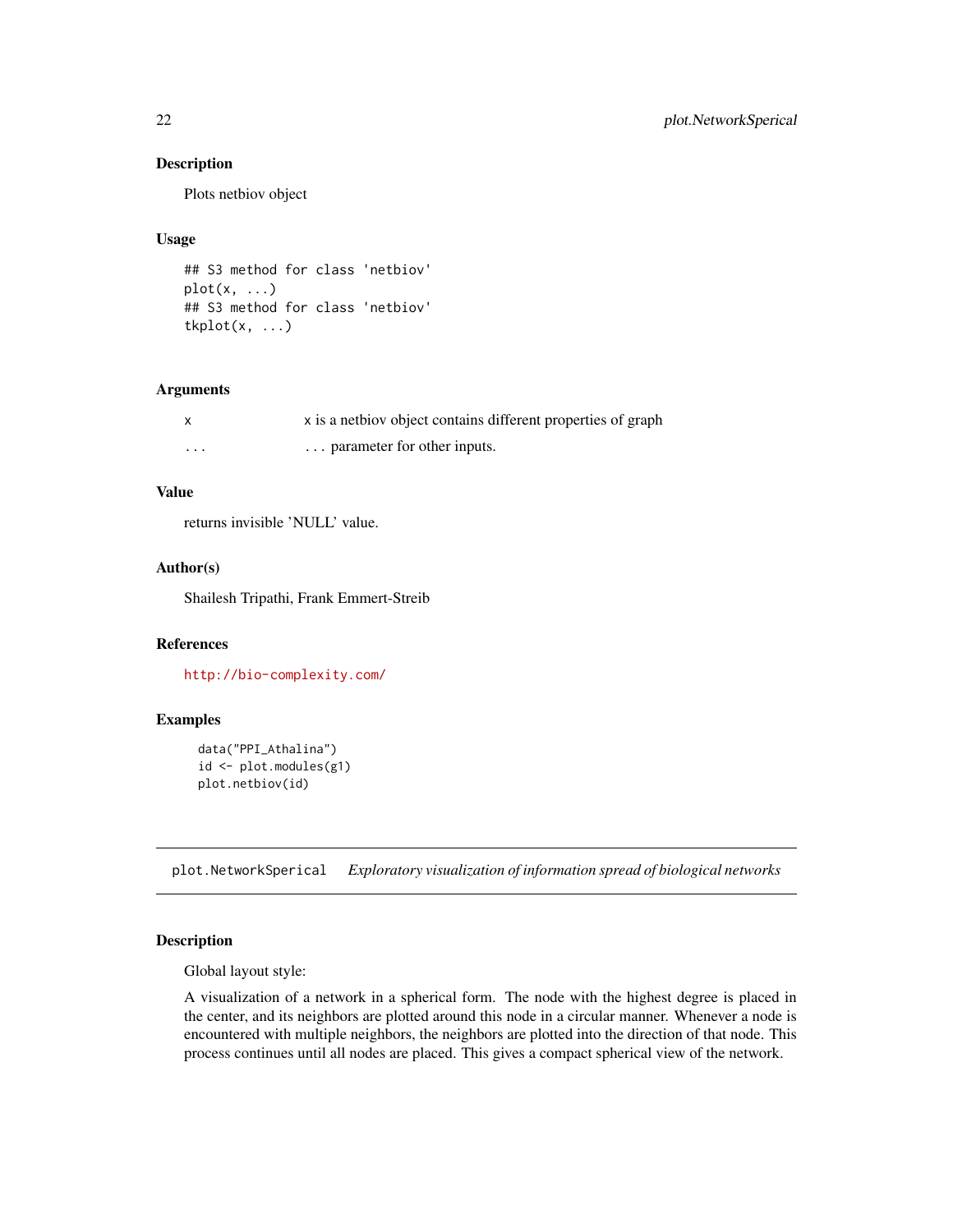#### plot.NetworkSperical 23

#### Usage

```
## S3 method for class 'NetworkSperical'
plot(x, mo="in", tkplot = FALSE,
v.lab=FALSE, v.size=1, bg="black", ...)
```
#### Arguments

| X          | x is a graph object created from an adjacency matrix or from a tabular data of<br>two columns using graph() function available in igraph.                                  |
|------------|----------------------------------------------------------------------------------------------------------------------------------------------------------------------------|
| mo         | mo represents the mode of nodes. Can be either in or out.                                                                                                                  |
| tkplot     | it is a boolean variable, if it is true, function will use 'tkplot' function to plot a<br>graph, if it is false function will use plot function with the black background. |
| v.lab      | v. Lab is a logical value to show vertex label.                                                                                                                            |
| v.size     | v. size is a numeric value to assign the size of nodes.                                                                                                                    |
| bg         | bgis a color value to adjust background color of the plot.                                                                                                                 |
| $\ddots$ . | parameter for other inputs.                                                                                                                                                |

#### Value

Plots the input graph object using tkplot function.

#### Author(s)

Shailesh Tripathi, Frank Emmert-Streib

#### References

<http://bio-complexity.com/>

#### Examples

```
#Example 1
g <- barabasi.game(500, directed = TRUE)
xx <- plot.NetworkSperical(g, mo = "in", tkplot=FALSE)
# Example 2
g <- erdos.renyi.game(100, p=.1)
```
xx <- plot.NetworkSperical(g)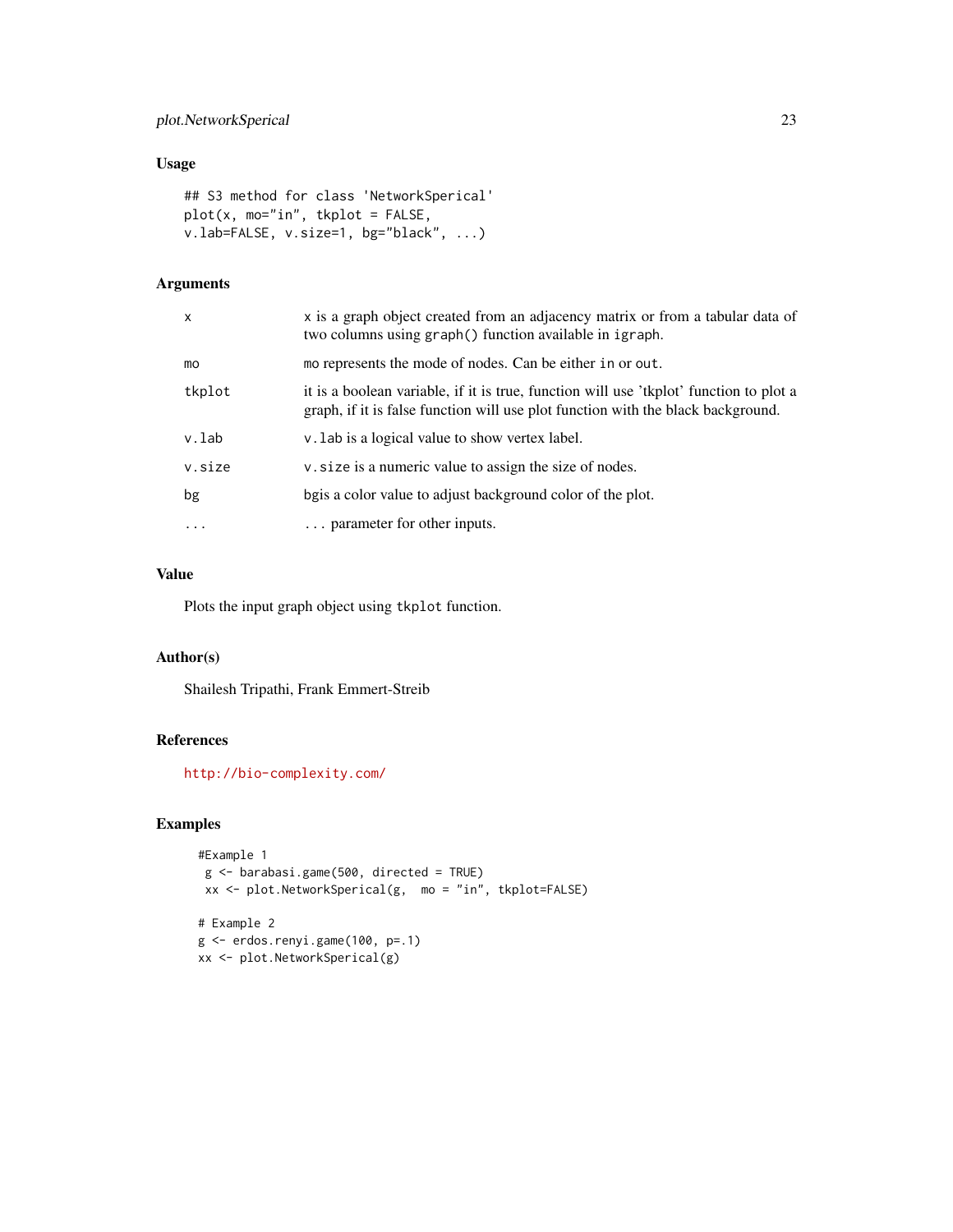*Exploratory visualization of information spread of biological networks*

#### <span id="page-23-0"></span>Description

Global layout style:

A visualization of network in a 'star-like' form. An initial set of nodes are placed in the corner of polygons. The neighbors are then plotted above these nodes in an arc form. Whenever a node is encountered with multiple neighbors, neighbors are plotted in the direction of that node in an arc form. This process continues until all the nodes are placed. This gives a star-like view of the network.

#### Usage

## S3 method for class 'NetworkSperical.startSet' plot(x, mo="in", nc=5, tkplot=FALSE, v.lab=FALSE, v.size=2, bg="black", ...)

#### Arguments

| $\mathsf{x}$ | x is a graph object created from an adjacency matrix or from a tabular data of<br>two columns using graph() function available in igraph.                                  |
|--------------|----------------------------------------------------------------------------------------------------------------------------------------------------------------------------|
| mo           | mo represents the mode of nodes. Options are in or out.                                                                                                                    |
| nc.          | nc is a numeric value representing the total number of corners to be plotted,<br>initially at the center position of a polygon.                                            |
| tkplot       | it is a boolean variable, if it is true, function will use 'tkplot' function to plot a<br>graph, if it is false function will use plot function with the black background. |
| $\cdots$     | parameter for other inputs.                                                                                                                                                |
| v.lab        | v. Lab is a logical value to show vertex label.                                                                                                                            |
| v.size       | v. size is a numeric value to assign the size of nodes.                                                                                                                    |
| bg           | bgis a color value to adjust background color of the plot.                                                                                                                 |
|              |                                                                                                                                                                            |

#### Value

Plots the input graph object using tkplot function.

#### Author(s)

Shailesh Tripathi, Frank Emmert-Streib

#### References

<http://bio-complexity.com/>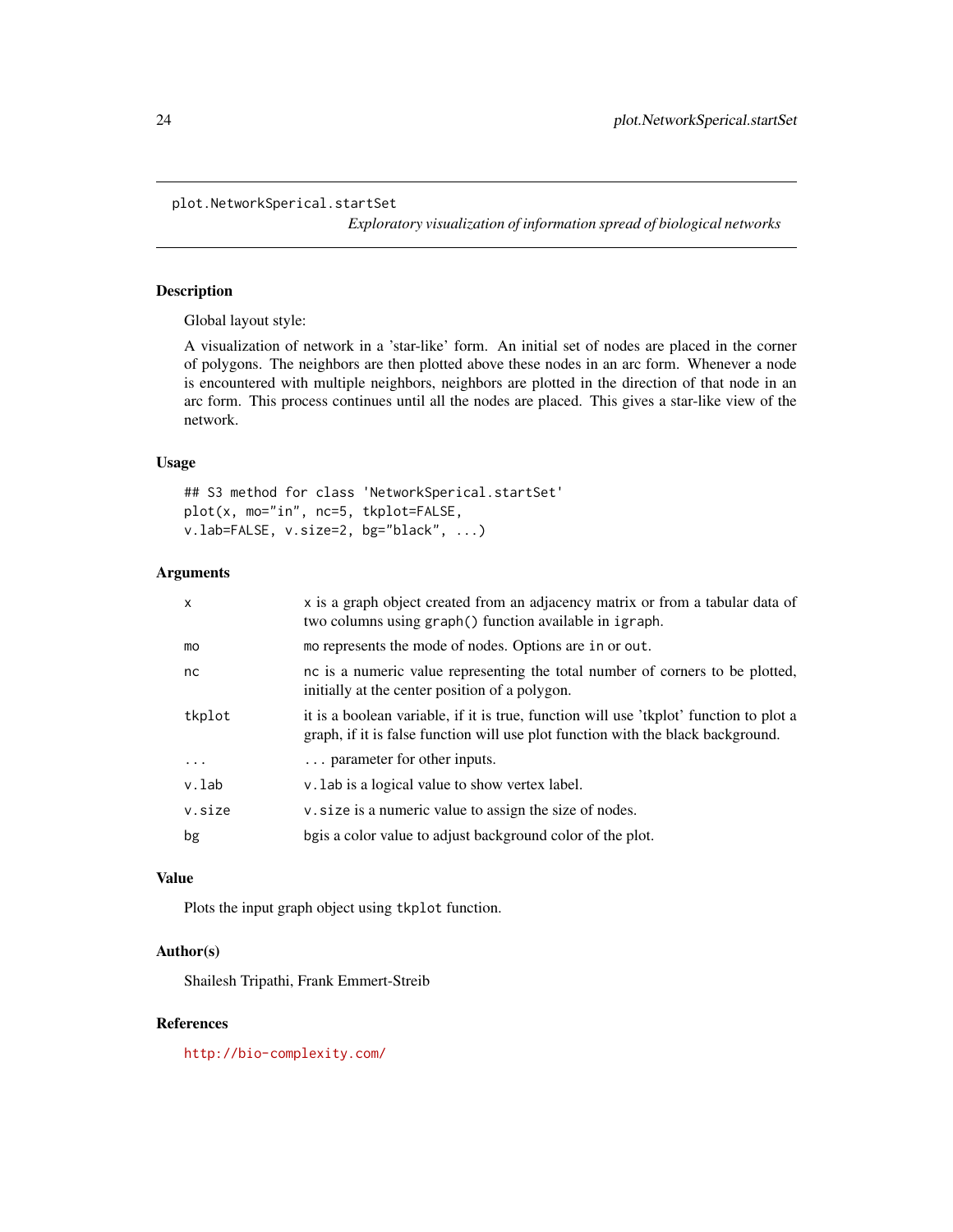#### <span id="page-24-0"></span>plot.spiral.graph 25

#### Examples

```
n <- 500
g <- barabasi.game(n, directed = TRUE)
plot.NetworkSperical.startSet(g, mo = "in", nc = 5, tkplot=FALSE)
```
plot.spiral.graph *Exploratory visualization of information spread of biological networks*

#### Description

Plots a graph in a spirical fashion, highly connected nodes are placed at center.

#### Usage

```
## S3 method for class 'spiral.graph'
plot(x, tp=61, vertex.color=NULL,
color.random=FALSE, rank.function=NULL,tkplot=FALSE,
v.size=2, e.size=.5,e.curve=.5, v.lab=FALSE, bg="black",
e.col="grey", skip=0, ...)
```

| X             | x is a graph object created from an adjacency matrix or from a tabular data of<br>two columns using graph() function available in igraph                                   |
|---------------|----------------------------------------------------------------------------------------------------------------------------------------------------------------------------|
| tp            | is a numeric value, a tuning parameter to get different spirical shapes.                                                                                                   |
| color.random  | is alogical value, if TRUE, picks colors randomly and assign to nodes depending<br>on their degree                                                                         |
| rank.function | is a 'function' class returns a two column matrix with number of rows equal to<br>the total nodes in the graph.                                                            |
| tkplot        | it is a boolean variable, if it is true, function will use 'tkplot' function to plot a<br>graph, if it is false function will use plot function with the black background. |
| v.size        | is a numeric value or a numeric vector which contains numeric values to assign<br>the size of nodes.                                                                       |
| e.size        | is a numeric value to assign the width to edges.                                                                                                                           |
| e.curve       | is a positive numeric value that adjusts the curvature of the edges.                                                                                                       |
| v.lab         | is a logical value to show vertex label.                                                                                                                                   |
| bg            | name of a color or a hexadecimal code of a color. This option is used to color<br>the background of the plot. The default option is "black".                               |
| e.col         | is a character or a hexadecimal color value to set the color of edges.                                                                                                     |
| vertex.color  | is a vector of colors assign colors to nodes depending on their degree, from high<br>to low.                                                                               |
| skip          | is an integer value to plot nodes away from the center.                                                                                                                    |
| $\cdots$      | parameter for other inputs.                                                                                                                                                |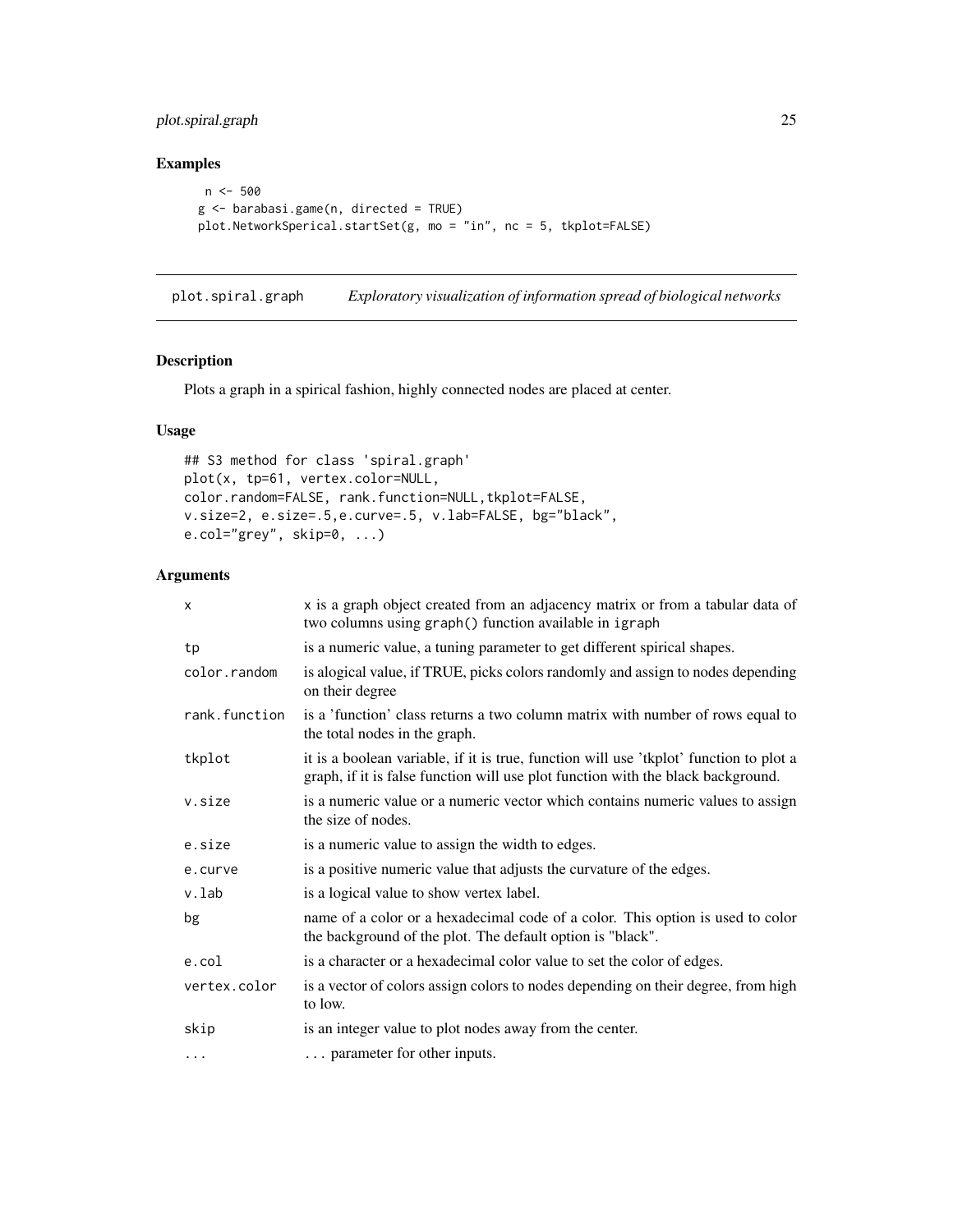#### <span id="page-25-0"></span>Details

This layout function plots network in a spiral fashion.

#### Value

returns a list object of 'netbiov' class

#### Author(s)

Shailesh Tripathi, Frank Emmert-Streib

#### References

<http://bio-complexity.com/>

#### Examples

```
g <- barabasi.game(500)
  x <- plot.spiral.graph(g, 121 )
  x <- plot.spiral.graph(g, 120,rank.function=layout.reingold.tilford,
vertex.color="red", e.col="green")
```
PPI\_Athalina *An igraph object of PPI interaction of A. thalina*

#### Description

A connected subnetwork of PPI interaction of A. thalina.

#### Usage

data(PPI\_Athalina)

#### Format

igaph class object

```
data("PPI_Athalina")
#xx <- plot.modules(g1)
```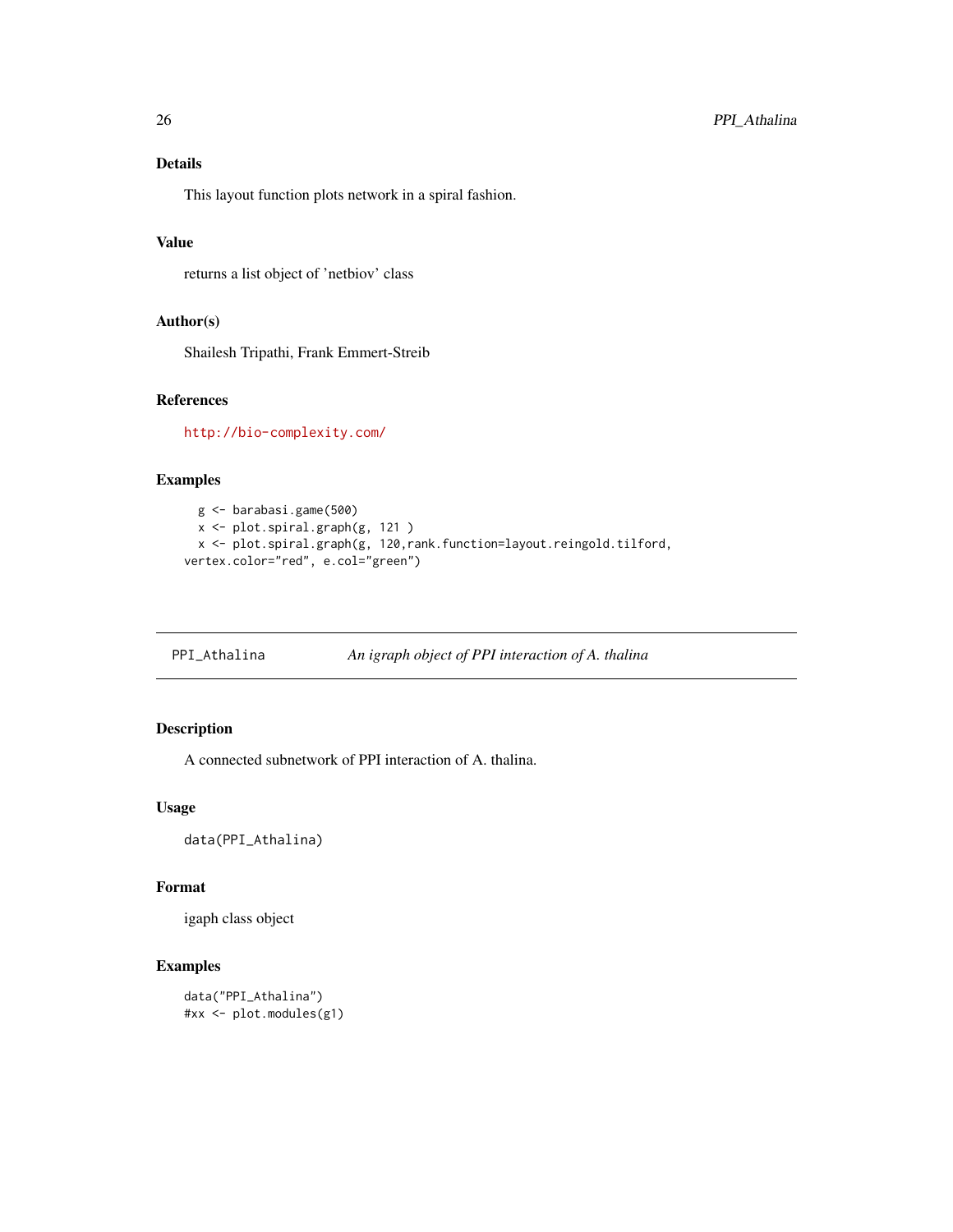<span id="page-26-0"></span>

#### Description

Modular layout style:

A large complex network is plotted by splitting it into its modules. The positions of the vertices in each subnetwork are determined by using the fruchterman-reingold algorithm or the Kamada-kawai algorithm for the minimum spanning tree of each subnetwork. The edges of the minimum spanning tree are shown in black color.

#### Usage

```
splitg.mst(x,layout.function=NULL, mod.list=NULL,
colors=NULL,mst.edge.col="white",
vertex.color = c("red","green","blue","orange"),
random.v.color=FALSE,in.con.ed.col=NULL,tkplot=FALSE,
v.size=2, e.size=.5, mst.e.size=1, v.lab=FALSE,
bg="black", v.lab.cex=0.5, e.lab.cex=0.5,
v.lab.col="skyblue", lab.dist=0, v.sf=4, sf.modules = 5, ...)
```

| $\times$        | x is a graph object, created using igraph package.                                                                                                                                      |  |
|-----------------|-----------------------------------------------------------------------------------------------------------------------------------------------------------------------------------------|--|
| layout.function |                                                                                                                                                                                         |  |
|                 | is a 'function' class or a vector of functions to plot the layout of each module by<br>a function in 'layout.function'.                                                                 |  |
| mod.list        | mod. list is a list object, which provides a modular information about the graph,<br>each components of mod.list contains a vector of nodes to be plotted.                              |  |
| v.size          | is a numeric value or a numeric vector which contains values to assign the size<br>of the nodes.                                                                                        |  |
| e.size          | is a numeric value to assign the width to edges.                                                                                                                                        |  |
| e.lab.cex       | is a numeric variable; this determines the size of the labels of the vertices or the<br>modules.                                                                                        |  |
| lab.dist        | is a numeric variable; this adjusts labels of vertices.                                                                                                                                 |  |
| sf.modules      | is an integer variable is used to scale up or scale down the graph plot.                                                                                                                |  |
| v.sf            | is a numeric value. This is used to adjust vertex size when v. size input is a<br>numeric vector.                                                                                       |  |
| mst.edge.col    | This option assigns a color to the edges of the minimum spanning tree of each<br>module of graph 'g'. The default color is black for 'tkplot=TRUE'. If 'tk-<br>plot=FALSE' it is white. |  |
| random          | random is a logical value, this option is used to choose nodes of split graphs<br>randomly                                                                                              |  |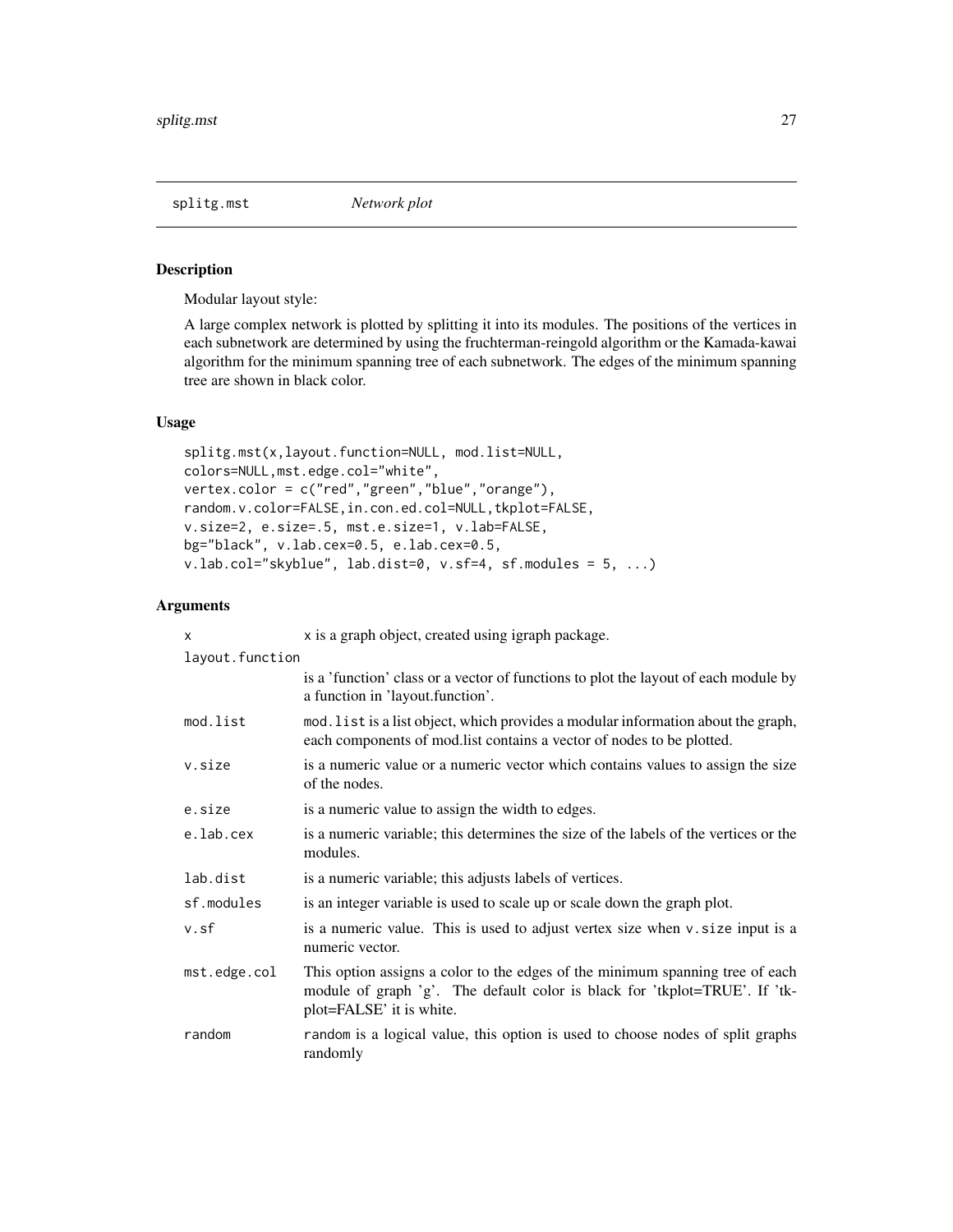| colors        | colors is a vector of colors. This option is a vector of the edge colors to assign<br>colors to the edges of the graph.                                               |
|---------------|-----------------------------------------------------------------------------------------------------------------------------------------------------------------------|
| vertex.color  | vertex.colors is a vector of colors to assign colors to the vertices of the mod-<br>ules of the graph.                                                                |
|               | random. v. color is a logical value, this option is used to assign colors to the vertices colors of the<br>modules, colors for modules are picked randomly.           |
| in.con.ed.col | is a scaler, assign colors to the edges which are showing connections between<br>the modules.                                                                         |
| tkplot        | it is a boolean variable, if it is true function will use tkplot function to plot a<br>graph, if it is false function will use plot function with a black background. |
| mst.e.size    | is a numeric value which assigns the edge width to the edges of minimum span-<br>ning tree of the input graph.                                                        |
| v.lab         | is a logical value to show vertex label.                                                                                                                              |
| v.lab.cex     | is a numerical value to set the font size of vertex labels.                                                                                                           |
| v.lab.col     | is a hexadecimal character value to assign colors to vertex labels.                                                                                                   |
| sf            | is a numeric value. This is used to adjust vertex size when v. size input is a<br>numeric vector.                                                                     |
| bg            | is a color value for background.                                                                                                                                      |
| $\ddots$      | parameter for other inputs.                                                                                                                                           |

#### Value

This function plots a graph using 'tkplot' function available in the 'igraph'. This function returns a list,first component of list is a graph object, second component of the list contains x and y coordinates, third component of list contains color ids of edges of the graph etc.

```
data("PPI_Athalina")
data("modules_PPI_Athalina")
     id <- splitg.mst(g1, mod.list=lm, random.v.color=TRUE, tkplot=FALSE )
```